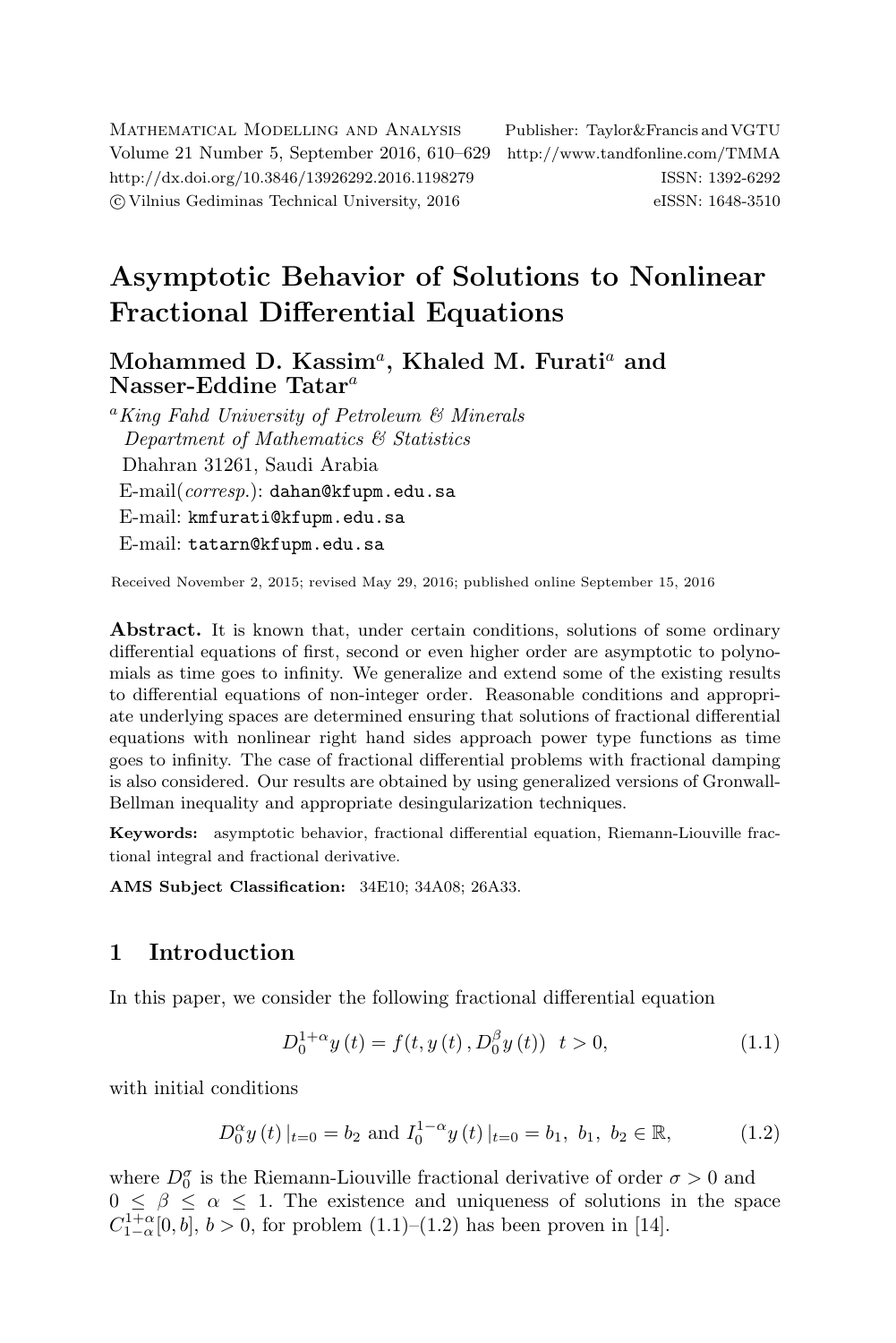The study of asymptotic behavior of solutions of linear and nonlinear differential equations is not only of theoretical importance but it is also extremely useful in applications such as in fluid mechanics, differential geometry (Jacobi fields, [\[18\]](#page-19-0)), bidimensional gravity and other fields. It has attracted many researchers. For more details, we refer the reader to [\[1\]](#page-17-0).

In this paper, our main objective is to determine conditions ensuring an asymptotic behavior similar to that of much simpler differential equations (of integer order). In particular, it is well known that, in some situations, solutions of integer order differential equations approach a line or in general a polynomial for large values of time. This is what has motivated the present investigation. We would like to shed some light on this issue.

The asymptotic behavior of solutions of the nonlinear equation

<span id="page-1-0"></span>
$$
y''(t) + f(t, y(t)) = 0
$$
\n(1.3)

has been studied by Cohen [\[10\]](#page-18-1), Constantin [\[12\]](#page-18-2), Kusano and Trench [\[16,](#page-18-3) [17\]](#page-19-1), Tong [\[29\]](#page-19-2), Waltman [\[31\]](#page-19-3) and others. They proved that, under various condi-tions, every solution of the equation [\(1.3\)](#page-1-0) is asymptotic to  $b + ct$  as  $t \to \infty$ , for some b,  $c \in \mathbb{R}$ . Some results for the linear case are also known, see, for instance, Trench [\[30\]](#page-19-4) and Waltman [\[31\]](#page-19-3).

<span id="page-1-1"></span>In the study of asymptotic behavior of solutions to the differential equation

$$
y''(t) + f(t, y(t), y'(t)) = 0
$$
\n(1.4)

it is usually assumed that the nonlinearity  $f$  in  $(1.4)$  satisfies the assumption

$$
|f(t, y(t), y'(t))| \leq F(t, |y(t)|, |y'(t)|),
$$

where the real-valued function  $F(t, u, v)$  is continuous, monotone in the last two arguments, and vanishes at infinity, see, for instance Dannan [\[13\]](#page-18-4), Constantin [\[11\]](#page-18-5), Rogovchenko [\[28\]](#page-19-5), Rogovchenko and Rogovchenko [\[27\]](#page-19-6), Mustafa and Rogovchenko [\[24,](#page-19-7) [25\]](#page-19-8), Lipovan [\[19\]](#page-19-9). It is proved that every solution of the equation [\(1.4\)](#page-1-1) is asymptotic to  $b + ct$  as  $t \to \infty$ , for some b,  $c \in \mathbb{R}$ .

The fractional case of problem [\(1.3\)](#page-1-0) has been studied by relatively few researchers. In 2009, Mustafa and Băleanu [\[23\]](#page-19-10) studied the nonlinear fractional differential problem

<span id="page-1-2"></span>
$$
{}^{C}D_{0}^{\alpha}y(t) = f(t, y(t)), \quad 0 < \alpha < 1, t > 0,
$$
\n(1.5)

where  ${}^{C}D_0^{\alpha}$  is the Caputo derivative of order  $\alpha$ . They proved that the solution of [\(1.5\)](#page-1-2) is asymptotic to

 $o(t^{b\alpha})$  as  $t \to \infty$ , for some  $b, 1 - \alpha < b < 1$ .

Some classes of linear fractional differential equations with Riemann-Liouville fractional derivative have been investigated under various sufficient conditions, for example, in 2010, Băleanu *et al.* [\[5\]](#page-18-6) considered the linear fractional differential equation

<span id="page-1-3"></span>
$$
D_0^{1+\alpha} y + a(t) y = 0, \quad 0 < \alpha < 1, \ t > 0.
$$
 (1.6)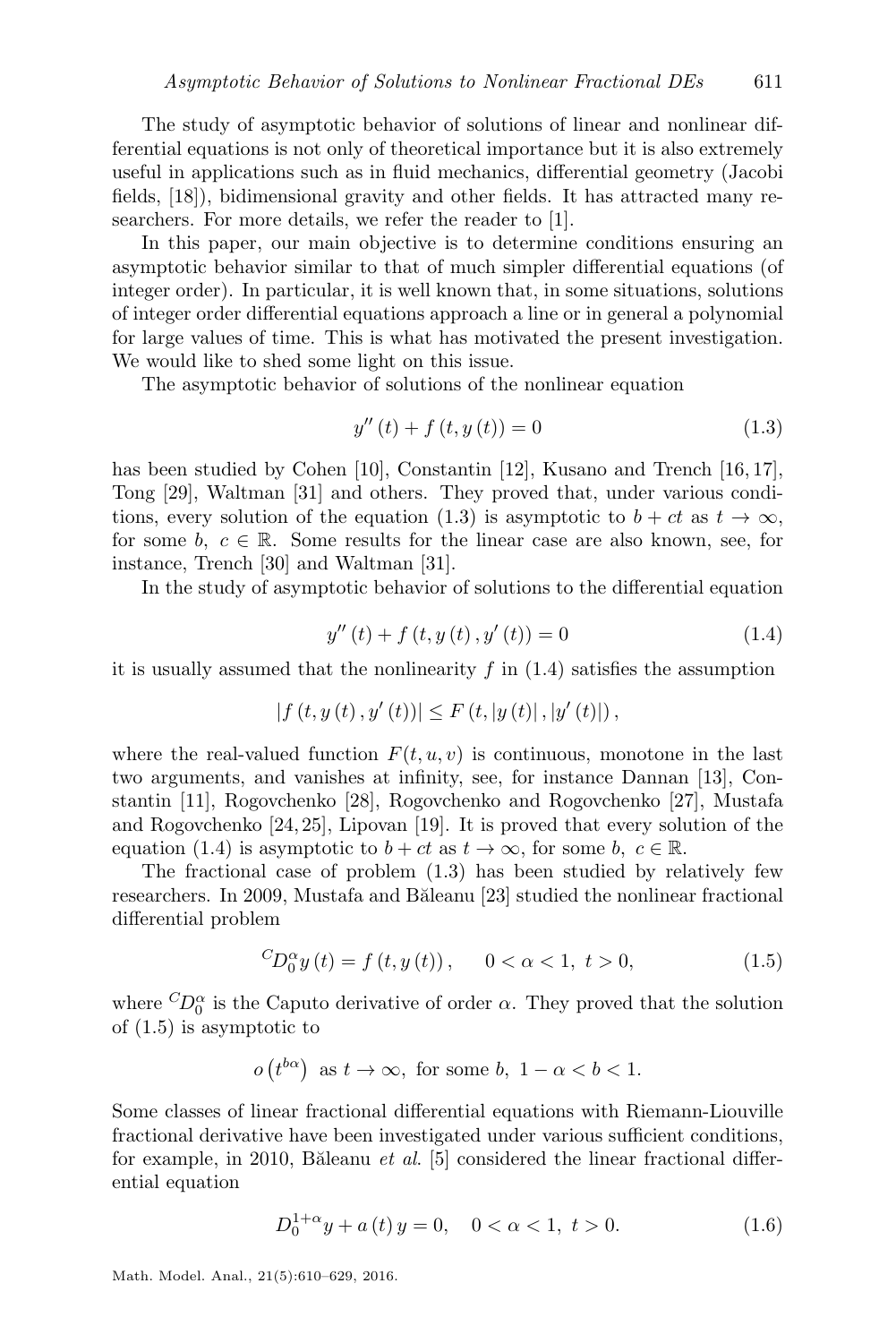They proved that the solution of the equation [\(1.6\)](#page-1-3) is asymptotic to

$$
[b+O(1)]t^{\alpha-1} + [c+o(1)]t^{\alpha} \text{ as } t \to \infty,
$$

where

$$
b = \lim_{t \to 0} \left[ t^{1-\alpha} y(t) \right] \text{ and } c = \frac{1}{\Gamma(1+\alpha)} \lim_{t \to \infty} D_0^{\alpha} y(t).
$$

Also, in 2010, the same authors [\[4\]](#page-18-7) studied the linear fractional differential equation

<span id="page-2-0"></span>
$$
D_0^{\alpha} (ty'-y) + a(t)y = 0, \quad 0 < \alpha < 1, t > 0.
$$
 (1.7)

They proved that [\(1.7\)](#page-2-0) has a solution  $y \in C([0,\infty),\mathbb{R}) \cap C^1((0,\infty),\mathbb{R})$  satisfying  $\lim_{t\to 0} [t^{2-\alpha}y'(t)] = 0$  and

$$
y(t) = ct + O(t^b)
$$
 as  $t \to \infty$ , for some  $b, b \in (0, 1)$  and some  $c \neq 0$ .

In 2011, again the same authors [\[6\]](#page-18-8) proved that solutions of [\(1.7\)](#page-2-0), under other conditions, obey the asymptotic property

$$
y(t) = ct + [b + O(1)]t^{\alpha - 1} = ct + O(t^{\alpha - 1})
$$
 as  $t \to \infty$ ,

for some  $c \neq 0$  and

$$
b = -\frac{1}{(2-\alpha)\,\Gamma\left(\alpha\right)}\lim_{t\to\infty} I_0^{1-\alpha}\left[ty'\left(t\right)-y\left(t\right)\right].
$$

Also they proved that the linear fractional equation

<span id="page-2-3"></span><span id="page-2-1"></span>
$$
D_0^{\alpha} y' + a(t) y = 0, \quad 0 < \alpha < 1 \quad t > 0
$$
 (1.8)

has a solution  $y \in C([0,\infty),\mathbb{R})$  enjoying the asymptotic property

$$
y(t) = b + ct^{\alpha} + O(t^{\alpha - 1}), \quad \text{as } t \to \infty,
$$
 (1.9)

<span id="page-2-4"></span>where

$$
b = y(0)
$$
 and  $c = \frac{1}{\Gamma(1+\alpha)} \lim_{t \to \infty} {}^{C}\!D_0^{\alpha}y(t)$ . (1.10)

We note that problems [\(1.6\)](#page-1-3) and [\(1.8\)](#page-2-1) are different as  $D_0^{1+\alpha}y = DD_0^{\alpha}y \neq$  $D_0^{\alpha}Dy = D^C D_0^{\alpha}$ . In fact

$$
D^{C}D_{0}^{\alpha}y(t) = D_{0}^{\alpha}Dy(t) = D_{0}^{1+\alpha}y(t) + \frac{\alpha y(0)}{\Gamma(1-\alpha)}t^{-\alpha-1}.
$$

In 2011, Băleanu et al. [\[3\]](#page-18-9) discussed the nonlinear form of  $(1.8)$ 

<span id="page-2-2"></span>
$$
D_0^{\alpha} y' + f(t, y) = 0, \quad 0 < \alpha < 1, \ t > 0.
$$
 (1.11)

They proved that solutions of [\(1.11\)](#page-2-2) have the same asymptotic behavior as [\(1.9\)](#page-2-3) under the same initial conditions [\(1.10\)](#page-2-4).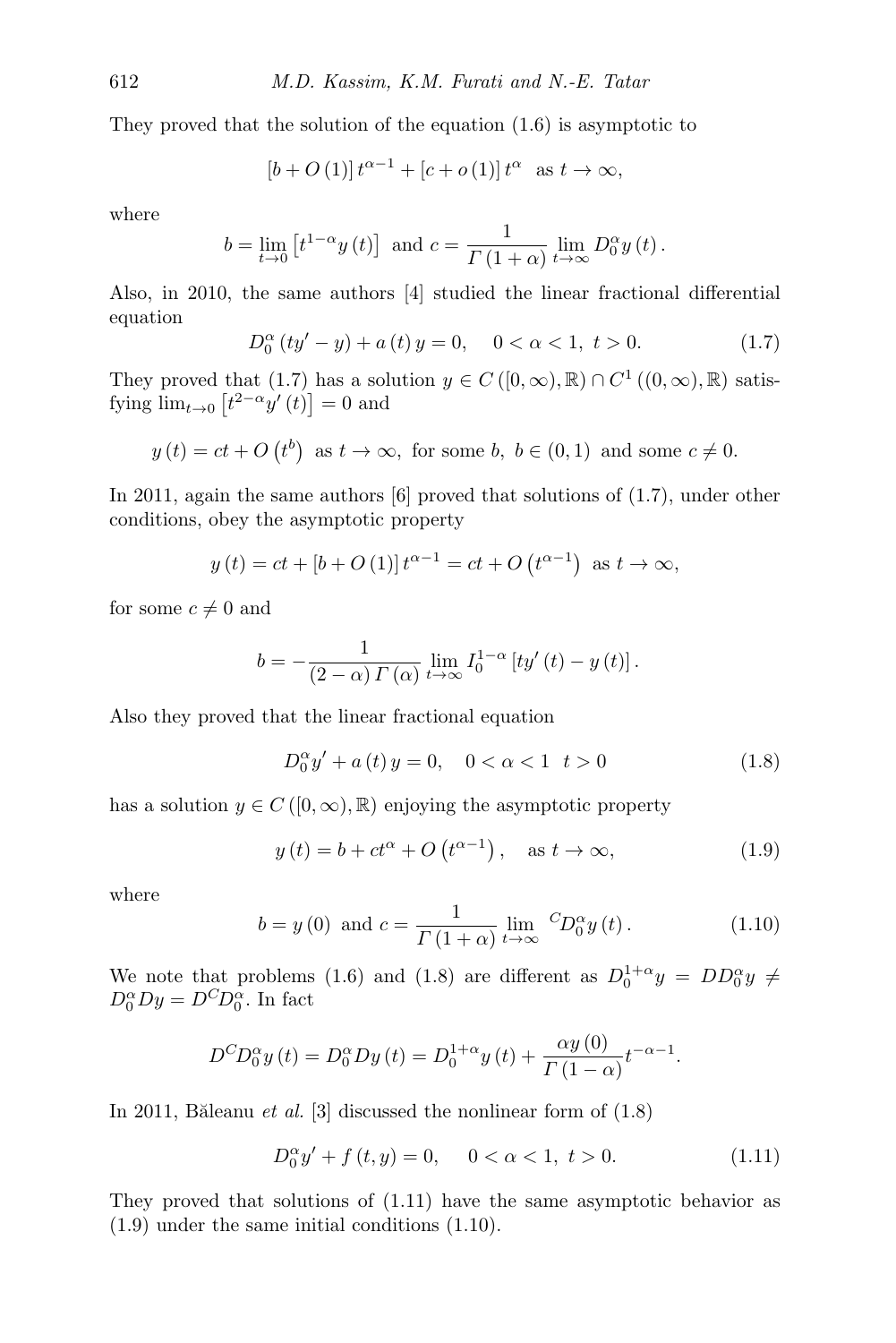In 2012, Medved [\[20\]](#page-19-11) studied the behavior of solutions of the fractional differential problem with Caputo fractional derivative

<span id="page-3-0"></span>
$$
\begin{cases} {}^{C}D_{a}^{\alpha+1}y(t) = f(t, y(t)), \quad t \ge a > 1, \ 0 < \alpha < 1, \\ y(a) = c_1, \ y'(a) = c_2. \end{cases}
$$
\n(1.12)

He proved that the solution  $y(t)$  of the problem [\(1.12\)](#page-3-0) is asymptotic to  $b + ct$ as  $t \to \infty$ , for some b,  $c \in \mathbb{R}$ .

Also, in 2013, the same author [\[21\]](#page-19-12) considered the following generalization

<span id="page-3-1"></span>
$$
{}^{C}D_{a}^{\alpha+1}y(t) = f(t, y(t), y'(t)), \ t \ge a > 1, \ \alpha \in (0, 1)
$$
 (1.13)

and proved that every solution of the equation [\(1.13\)](#page-3-1) is asymptotic to  $b + ct$  as  $t \to \infty$ , for some b,  $c \in \mathbb{R}$ .

<span id="page-3-2"></span>In [\[9\]](#page-18-10), Brestovanska and Medved considered the fractional initial-value problem

$$
\begin{cases}\ny''(t) + f(t, y(t), y'(t)) + \sum_{i=1}^{m} r_i(t) \int_0^t (t-s)^{\alpha_i-1} f_i(s, y(s), y'(s)) ds = 0, \\
y(1) = b_1, y'(1) = b_2, 0 < \alpha_i < 1, i = 1, 2, \dots m.\n\end{cases}
$$
\n(1.14)

They proved that any solution of [\(1.14\)](#page-3-2) is asymptotic to a straight line.

In 2015, Medved and Pospíšil  $[22]$  studied the fractional differential problem

<span id="page-3-3"></span>
$$
\begin{cases} C D_{a}^{\alpha} y(t) = f(t, y(t), C D_{a}^{\beta} y(t)), & 0 < \beta < \alpha < 1, \\ y(a) = b. \end{cases}
$$
\n(1.15)

They proved that any solution  $y(t)$  of the problem [\(1.15\)](#page-3-3) has the asymptotic property  $y(t) = ct^{\beta} + o(t^{\beta})$  as  $t \to \infty$ , for some  $c \in \mathbb{R}$ .

In this paper, we will generalize the results in  $[3,4,5,6,23]$  $[3,4,5,6,23]$  $[3,4,5,6,23]$  $[3,4,5,6,23]$  $[3,4,5,6,23]$  to problem  $(1.1)$ – [\(1.2\)](#page-0-1). Our results will also extend the results obtained for equations [\(1.3\)](#page-1-0) and [\(1.4\)](#page-1-1) with  $\alpha = \beta = 1$ . In particular, the problems treated in [\[20,](#page-19-11) [21\]](#page-19-12) become special cases of [\(1.1\)](#page-0-0) corresponding to  $y(0) = y'(0) = 0$ . Moreover, by the same occasion, we improve several results found in the literature, concerning the integer order, where the authors have been forced to work away from zero. This difficulty will be solved.

We shall establish some conditions under which all solutions of the fractional differential problem [\(1.1\)](#page-0-0)–[\(1.2\)](#page-0-1) have the following property:  $\lim_{t\to\infty} y(t)/t^{\alpha} =$ a, for some real number a. The proof of this result is based on the Gronwall-Bellman inequality and its generalization due to Bihari [\[2\]](#page-18-11).

The rest of the paper is divided into four sections. In Section [2,](#page-3-4) we present some definitions, notations, and lemmas which will be needed later in our proof. In Section [3,](#page-8-0) we give some properties and inequalities for some classes of functions. In Sections [4](#page-11-0) and [5](#page-14-0) we present the asymptotic behavior results for non-fractional and fractional source term, respectively.

#### <span id="page-3-4"></span>2 Fractional calculus and preliminaries

In this section we present some definitions, lemmas, properties and notation which will be used in our results later. Also we prove results regarding the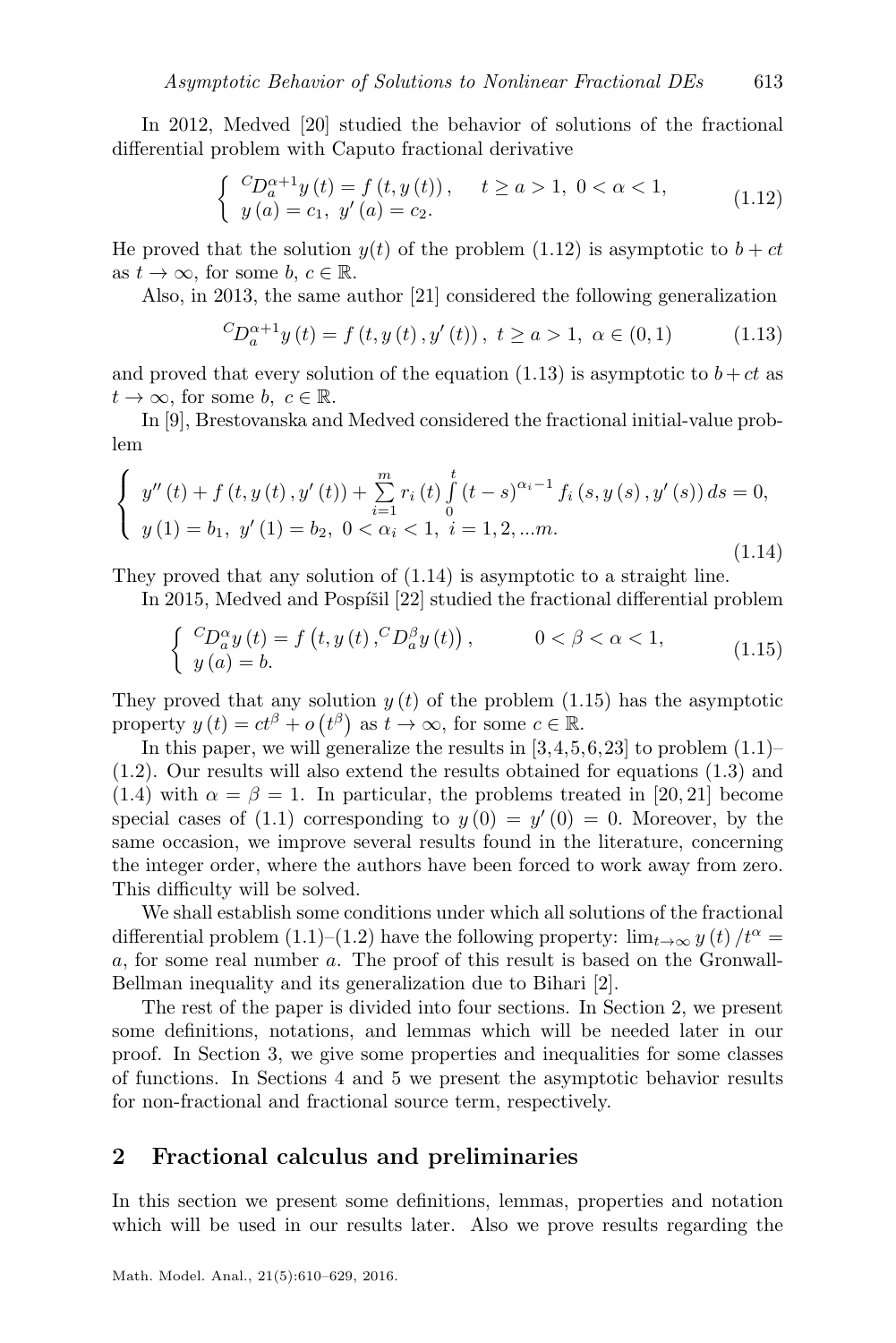asymptotic behavior of fractional integrals. For more details concerning fractional derivatives, we refer the reader to [\[14\]](#page-18-0).

We denote by  $L_1(a, b)$  the space of Lebesgue integrable functions on  $(a, b)$ . Let  $C[a, b]$  and  $C<sup>n</sup>[a, b]$  denote the spaces of continuous and n times continuously differentiable functions on  $[a, b]$ , respectively.

<span id="page-4-0"></span>DEFINITION 1. We define the weighted spaces of continuous functions

$$
C_{\gamma}[a, b] = \{f : (a, b] \to \mathbb{R} : (t - a)^{\gamma} f(t) \in C [a, b] \}, 0 < \gamma < 1,
$$
  
\n
$$
C_{0}[a, b] = C [a, b],
$$
  
\n
$$
C_{\gamma}^{n}[a, b] = \{f \in C^{n-1}[a, b] : f^{(n)} \in C_{\gamma}[a, b] \}, n \in \mathbb{N}, C_{\gamma}^{0}[a, b] = C_{\gamma}[a, b].
$$

The left-sided Riemann–Liouville fractional integral and derivative are defined as follows.

<span id="page-4-2"></span>DEFINITION 2. The Riemann-Liouville left-sided fractional integral  $I_a^{\alpha}f$  of order  $\alpha > 0$  is defined by

$$
I_a^{\alpha} f(t) := \frac{1}{\Gamma(\alpha)} \int_a^t \frac{f(s)}{(t-s)^{1-\alpha}} ds, \quad t > a,
$$

provided that the integral exists. Here  $\Gamma(\alpha)$  is the Gamma function. When  $\alpha = 0$ , we define  $I_a^0 f = f$ .

DEFINITION 3. The Riemann-Liouville left-sided fractional derivative  $D_a^{\alpha} f$  of order  $\alpha \geq 0$ ,  $n-1 < \alpha < n$ ,  $n = [\alpha] + 1$ , is defined by

$$
D_a^{\alpha} f(t) = D^n I_a^{n-\alpha} f(t) = \frac{1}{\Gamma(n-\alpha)} \left(\frac{d}{dt}\right)^n \int_a^t \frac{f(s)}{(t-s)^{\alpha-n+1}} ds, \ t > a,
$$

provided that the right hand side exists. In particular, when  $\alpha = n$  we have  $D_{a}^{\alpha} f = D^{n} f$  and when  $\alpha = 0$ ,  $D_{a}^{0} f = f$ .

<span id="page-4-1"></span>From Definition [1](#page-4-0) we have the following characterization of the space  $C_{\gamma}^{n}[a,b]$ .

**Lemma 1.** [\[14\]](#page-18-0) The space  $C_{\gamma}^{n}[a,b]$ ,  $n \in \mathbb{N}$ , consists of those and only those functions f which can be represented in the form

$$
f(t) = I_{a}^{n} \varphi(t) + \sum_{k=0}^{n-1} c_{k} (t - a)^{k},
$$

where  $\varphi \in C_{\gamma}[a, b]$  and  $c_k$ ,  $k = 0, 1, ..., n-1$  are arbitrary constants. Moreover,

$$
\varphi(t) = f^{(n)}(t),
$$
  $c_k = \frac{f^{(k)}(a)}{k!},$   $k = 0, 1, ..., n - 1.$ 

*Remark 1.* Note that  $C_{\gamma}^{n}[a,b] \subset AC^{n}[a,b], n \geq 1$ .

**Lemma 2.** [\[15\]](#page-18-12) Let  $\alpha > 0$  and  $0 \leq \gamma < 1$ . Then  $I_{a}^{\alpha}$  is bounded from  $C_{\gamma}[a, b]$ into  $C_{\gamma}$  [a, b].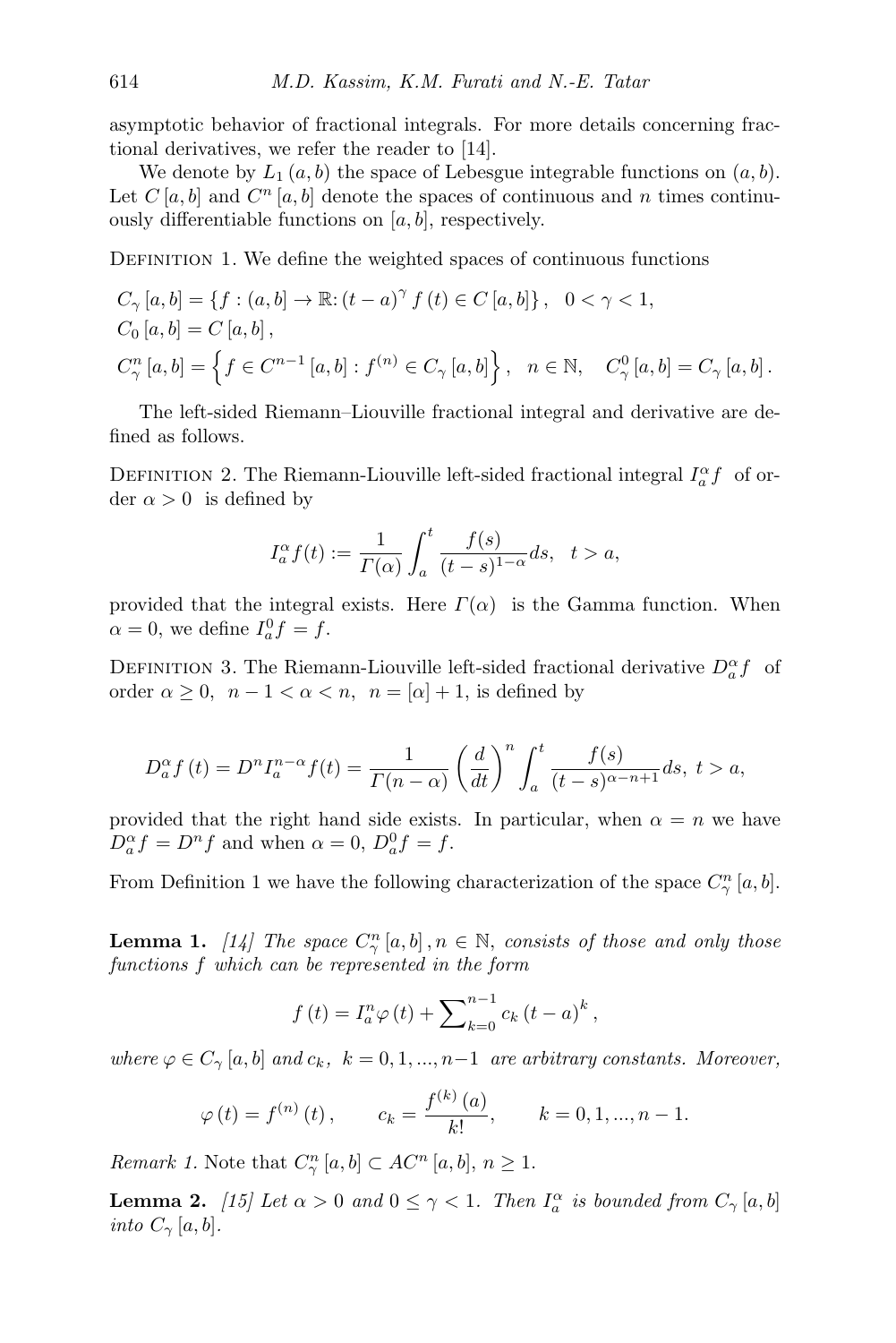<span id="page-5-3"></span>**Lemma 3.** Let g be a continuous function on  $(a, b]$ . Then  $g^{(n)} \in C_{\gamma}[a, b]$  if and only if  $g \in C_{\gamma}^{n} [a, b]$ ,  $0 \leq \gamma < 1$ .

*Proof.* Given  $\varepsilon > 0$ , then  $g^{(n)} \in C[a + \varepsilon, b]$  and thus by the Fundamental Theorem of Calculus, we get

<span id="page-5-0"></span>
$$
g\left(t\right) = \sum_{k=0}^{n-1} \frac{g^{(k)}\left(a+\varepsilon\right)}{k!} \left(t-a-\varepsilon\right)^k + I_{a+\varepsilon}^n D^n g\left(t\right), \ t \in [a+\varepsilon, b]. \tag{2.1}
$$

Since  $g^{(n)} \in C_{\gamma}[a, b] \subset L_1(a, b)$ , then  $I_a^1 g^{(n)}(t)$  is bounded on  $[a, b]$  and

$$
\left| I_{a+\varepsilon}^{1} g^{(n)}(t) - I_{a}^{1} g^{(n)}(t) \right| \leq \int_{a}^{a+\varepsilon} (s-a)^{-\gamma} \left| (s-a)^{\gamma} g^{(n)}(s) \right| ds
$$
  

$$
\leq M \int_{a}^{a+\varepsilon} (s-a)^{-\gamma} ds = \frac{M}{1-\gamma} \varepsilon^{1-\gamma} \to 0 \text{ as } \varepsilon \to 0.
$$

Therefore

$$
\lim_{\varepsilon \to 0} I_{a+\varepsilon}^{1} g^{(n)}(t) = I_a^{1} g^{(n)}(t), \ t \in [a, b].
$$

Thus by taking the limit of [\(2.1\)](#page-5-0) we obtain

$$
g(t) = \sum_{k=0}^{n-1} \frac{g^{(k)}(a^+)}{k!} (t-a)^k + I_a^n D^n g(t).
$$

Now clearly  $g^{(k)}(a^+), k = 0, ..., n-1$  are finite and the result follows from Lemma [1.](#page-4-1) The other direction follows directly from the definition of  $C_{\gamma}^{n}[a,b]$ .  $\Box$ 

For power function we have the following property.

*Property 1.* [\[14\]](#page-18-0) If  $\alpha \geq 0$  and  $\beta > 0$ , then

$$
\left(I_a^{\alpha} (s-a)^{\beta-1}\right)(t) = \frac{\Gamma(\beta)}{\Gamma(\beta+\alpha)} (t-a)^{\beta+\alpha-1},
$$

$$
\left(D_a^{\alpha} (s-a)^{\beta-1}\right)(t) = \frac{\Gamma(\beta)}{\Gamma(\beta-\alpha)} (t-a)^{\beta-\alpha-1}
$$

<span id="page-5-1"></span>.

Next, we have the semigroup property of the fractional integration operator  $I^\alpha_a.$ 

**Lemma 4.** [\[14\]](#page-18-0) Let  $\alpha > 0$ ,  $\beta > 0$  and  $0 \leq \gamma < 1$ . If  $f \in C_{\gamma}[a, b]$  then the equation

$$
I_a^{\alpha} I_a^{\beta} f = I_a^{\alpha + \beta} f
$$

holds at any point  $t \in (a, b]$ . When  $f \in C[a, b]$  this relation is valid at any point  $t \in [a, b]$ .

<span id="page-5-2"></span>Another composition property between the fractional differentiation operator and the fractional integration operator is given next.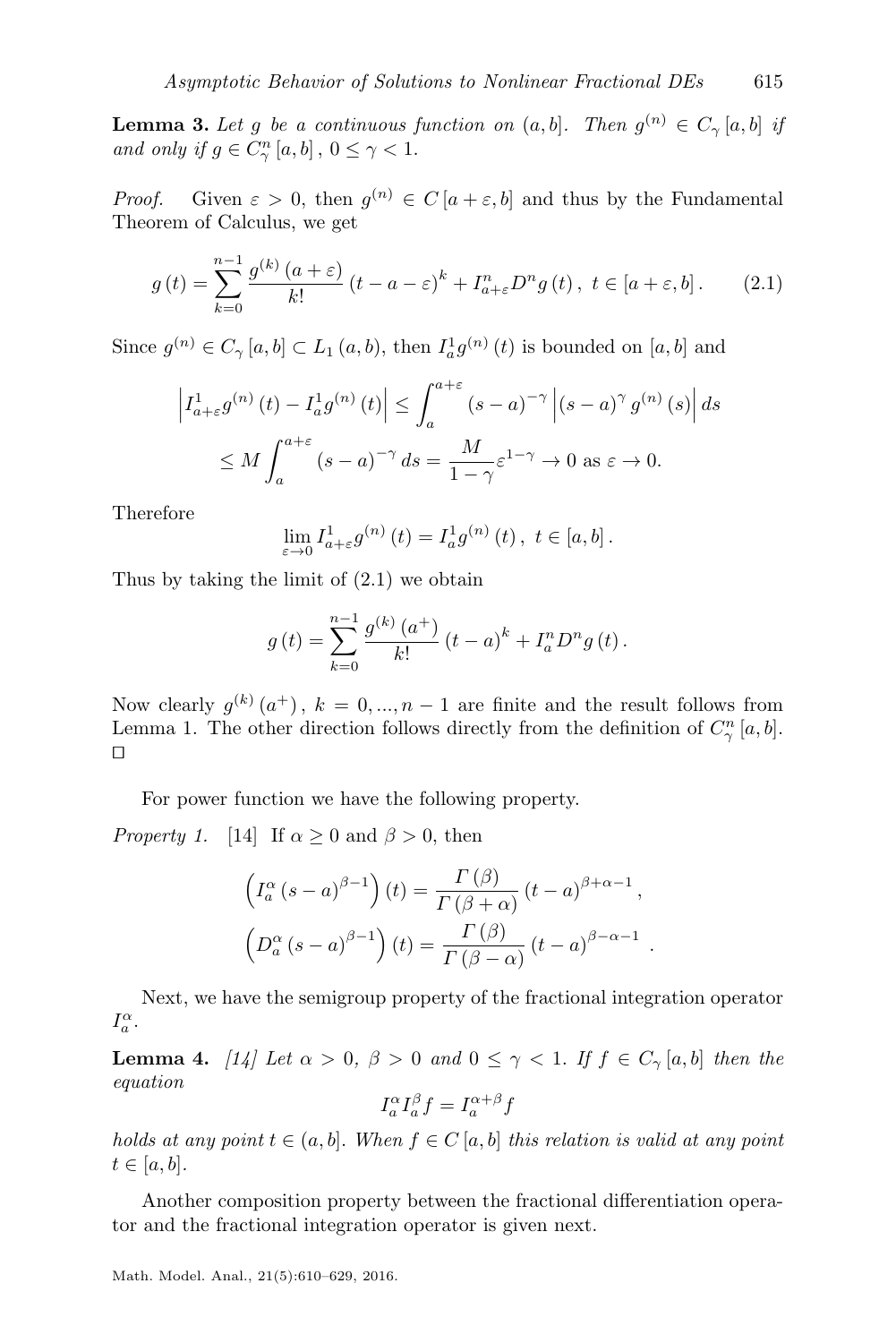Property 2. [\[14\]](#page-18-0) Let  $0 < \beta < \alpha$  and  $0 \leq \gamma < 1$ . If  $f \in C_{\gamma}[a, b]$ , then the relation $D_a^{\beta} I_a^{\alpha} f = I_a^{\alpha-\beta} f$  holds at any point  $t \in (a, b]$ . When  $f \in C [a, b]$  this relation is valid at any point  $t \in [a, b]$ . In particular, when  $\beta = k \in \mathbb{N}$  and  $\alpha > k$ , then  $D_a^k I_a^{\alpha} f = I_a^{\alpha-k} f$ .

The following result provides another composition of the fractional integration operator  $I_a^{\alpha}$  with the fractional differentiation operator  $D_a^{\alpha}$ .

**Lemma 5.** [\[14\]](#page-18-0) Let  $\alpha > 0$ ,  $0 \leq \gamma < 1$ ,  $n = -[-\alpha]$ . If  $f \in C_{\gamma}[a, b]$  and  $I_a^{n-\alpha} f \in C_{\gamma}^n [a, b]$ , then the equality

<span id="page-6-1"></span>
$$
I_a^{\alpha} D_a^{\alpha} f(t) = f(t) - \sum_{i=1}^n \frac{\left(D^{n-i} I_a^{n-\alpha} f\right)(a)}{\Gamma(\alpha - i + 1)} (t - a)^{\alpha - i}
$$
 (2.2)

holds at any point  $t \in (a, b]$ . In particular, if  $0 < \alpha < 1$  then

<span id="page-6-0"></span>
$$
I_a^{\alpha} D_a^{\alpha} f(t) = f(t) - \frac{I_a^{1-\alpha} f(a)}{\Gamma(\alpha)} (t-a)^{\alpha-1}.
$$
 (2.3)

<span id="page-6-3"></span>**Lemma 6.** Let  $0 < \alpha < 1$  and  $0 \le \gamma < 1$ . If  $f \in C_{\gamma}[a, b]$  and  $I_a^{1-\alpha} f \in C_{\gamma}^1[a, b]$ , then for  $0 \leq \beta \leq \alpha < 1$  we have

$$
D_a^{\beta} f(t) = I_a^{\alpha-\beta} D_a^{\alpha} f(t) + \frac{I_a^{1-\alpha} f(a)}{\Gamma(\alpha-\beta)} (t-a)^{\alpha-\beta-1}, \ t \in (a, b].
$$

*Proof.* Since  $I_a^{1-\alpha} f \in C_{\gamma}^1 [a, b]$  $I_a^{1-\alpha} f \in C_{\gamma}^1 [a, b]$  $I_a^{1-\alpha} f \in C_{\gamma}^1 [a, b]$  then by Definition 1 we have  $D_a^{\alpha} f = D I_a^{1-\alpha} f \in$  $C_{\gamma}[a, b]$ . Applying  $D_a^{\beta}$  to both sides of [\(2.3\)](#page-6-0), then using Properties [1](#page-5-1) and [2,](#page-5-2) we obtain

$$
D_a^{\beta} f(t) = I_a^{\alpha-\beta} D_a^{\alpha} f(t) + \frac{I_a^{1-\alpha} f(a)}{\Gamma(\alpha-\beta)} (t-a)^{\alpha-\beta-1}, \ t \in (a, b].
$$

 $\Box$ 

The following lemma describes the asymptotic behavior of the Riemann-Liouville fractional integral of a summable function.

<span id="page-6-2"></span>**Lemma 7.** Let  $f \in L_1(0,\infty)$ , then

$$
\lim_{t \to \infty} \frac{1}{t^{\alpha}} I_0^{\alpha+1} f(t) = \frac{1}{\Gamma(\alpha+1)} \int_0^{\infty} f(s) ds = \frac{1}{\Gamma(\alpha+1)} I_0^1 f(\infty), \quad \alpha > 0.
$$

Proof. Indeed, in view of the Definition [2,](#page-4-2) we have

$$
\left| \frac{1}{t^{\alpha}} I_0^{\alpha+1} f(t) - \frac{1}{\Gamma(\alpha+1)} \int_0^{\infty} f(s) ds \right|
$$
  
= 
$$
\left| \frac{1}{\Gamma(\alpha+1)} \int_0^t \frac{(t-s)^{\alpha}}{t^{\alpha}} f(s) ds - \frac{1}{\Gamma(\alpha+1)} \int_0^{\infty} f(s) ds \right|
$$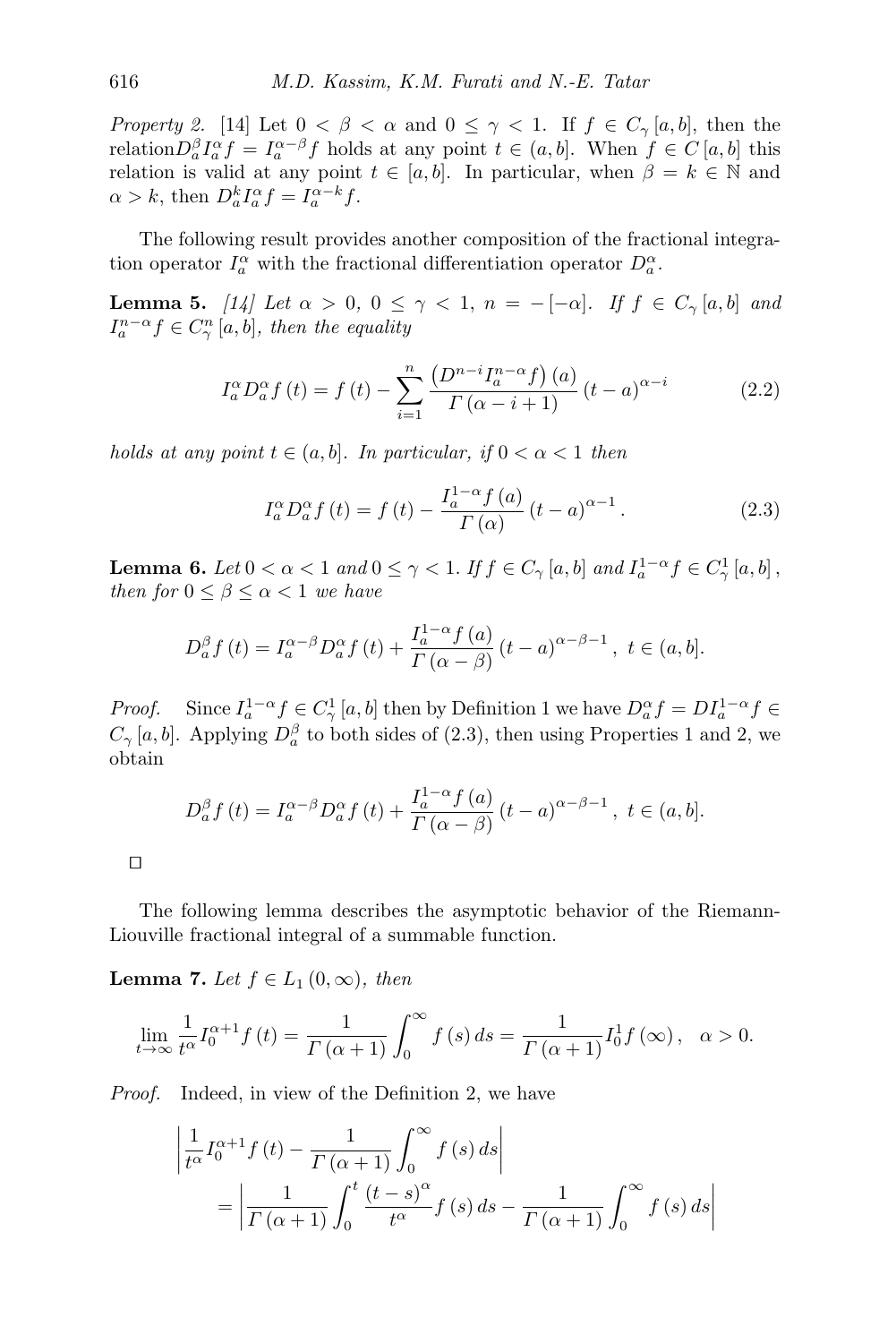$$
\begin{split}\n&= \frac{1}{\Gamma(\alpha+1)} \left| \int_0^t \left(1 - \frac{s}{t}\right)^\alpha f(s) \, ds - \int_0^\infty f(s) \, ds \right| \\
&= \frac{1}{\Gamma(\alpha+1)} \left| \int_0^\infty \chi_{[0,t]}(s) \left(1 - \frac{s}{t}\right)^\alpha f(s) \, ds - \int_0^\infty f(s) \, ds \right| \\
&= \frac{1}{\Gamma(\alpha+1)} \left| \int_0^\infty \left[ \chi_{[0,t]}(s) \left(1 - \frac{s}{t}\right)^\alpha - 1 \right] f(s) \, ds \right| \\
&\leq \frac{1}{\Gamma(\alpha+1)} \int_0^\infty \left| \chi_{[0,t]}(s) \left(1 - \frac{s}{t}\right)^\alpha - 1 \right| |f(s)| \, ds,\n\end{split}
$$

where

$$
\chi_{[0,t]}(s) = \begin{cases} 1, \ s \in [0,t], \\ 0, \ s \notin [0,t]. \end{cases}
$$

Since

$$
\lim_{t \to \infty} \chi_{[0,t]}(s) \left(1 - \frac{s}{t}\right)^{\alpha} = 1, \ s < t,
$$

then, using the Dominated Convergence Theorem (continuous version) [\[7\]](#page-18-13), we obtain

$$
\lim_{t \to \infty} \int_0^{\infty} \left| \chi_{[0,t]}(s) \left( 1 - \frac{s}{t} \right)^{\alpha} - 1 \right| |f(s)| ds
$$
  
= 
$$
\int_0^{\infty} \lim_{t \to \infty} \left| \chi_{[0,t]}(s) \left( 1 - \frac{s}{t} \right)^{\alpha} - 1 \right| |f(s)| ds = 0.
$$

 $\Box$ 

<span id="page-7-4"></span>**Lemma 8.** Let  $0 < \alpha < 1$  and  $0 \leq \gamma < 1$ . Assume that  $y \in C_{\gamma}[0,\infty)$  and  $I_0^{1-\alpha}y \in C_\gamma^2[0,\infty)$ . Then

<span id="page-7-1"></span><span id="page-7-0"></span>
$$
\lim_{t \to \infty} \frac{y(t)}{t^{\alpha}} = \lim_{t \to \infty} \frac{D_0^{\alpha} y(t)}{\Gamma(\alpha + 1)}.
$$
\n(2.4)

*Proof.* Since  $y \in C_{\gamma}[0,\infty)$  and  $I_0^{1-\alpha}y \in C_{\gamma}^2[0,\infty)$ , then we can apply Lemma [5,](#page-6-1) with  $\alpha$  replaced by  $1 + \alpha$  and  $n = 2$ , to get

$$
I_0^{1+\alpha} D_0^{1+\alpha} y(t) = y(t) - \frac{\left(I_0^{1-\alpha} y\right)(0)}{\Gamma(\alpha)} t^{\alpha-1} - \frac{D_0^{\alpha} y(0)}{\Gamma(1+\alpha)} t^{\alpha}.
$$
 (2.5)

Dividing both sides of [\(2.5\)](#page-7-0) by  $t^{\alpha}$  and taking the limit as  $t \to \infty$ , we obtain

$$
\lim_{t \to \infty} \frac{y(t)}{t^{\alpha}} = \frac{D_0^{\alpha} y(0)}{\Gamma(1+\alpha)} + \lim_{t \to \infty} \frac{1}{t^{\alpha}} I_0^{1+\alpha} D_0^{1+\alpha} y(t)
$$

$$
= \frac{D_0^{\alpha} y(0)}{\Gamma(1+\alpha)} + \frac{1}{\Gamma(\alpha+1)} I_0^{1+\alpha} y(\infty), \tag{2.6}
$$

where we have used Lemma [7.](#page-6-2) On the other hand, we have

<span id="page-7-3"></span><span id="page-7-2"></span>
$$
I_0^1 D_0^{1+\alpha} y(t) = D_0^{\alpha} y(t) - D_0^{\alpha} y(0)
$$
 (2.7)

and  $(2.4)$  follows directly from  $(2.6)$  and  $(2.7)$ .  $\Box$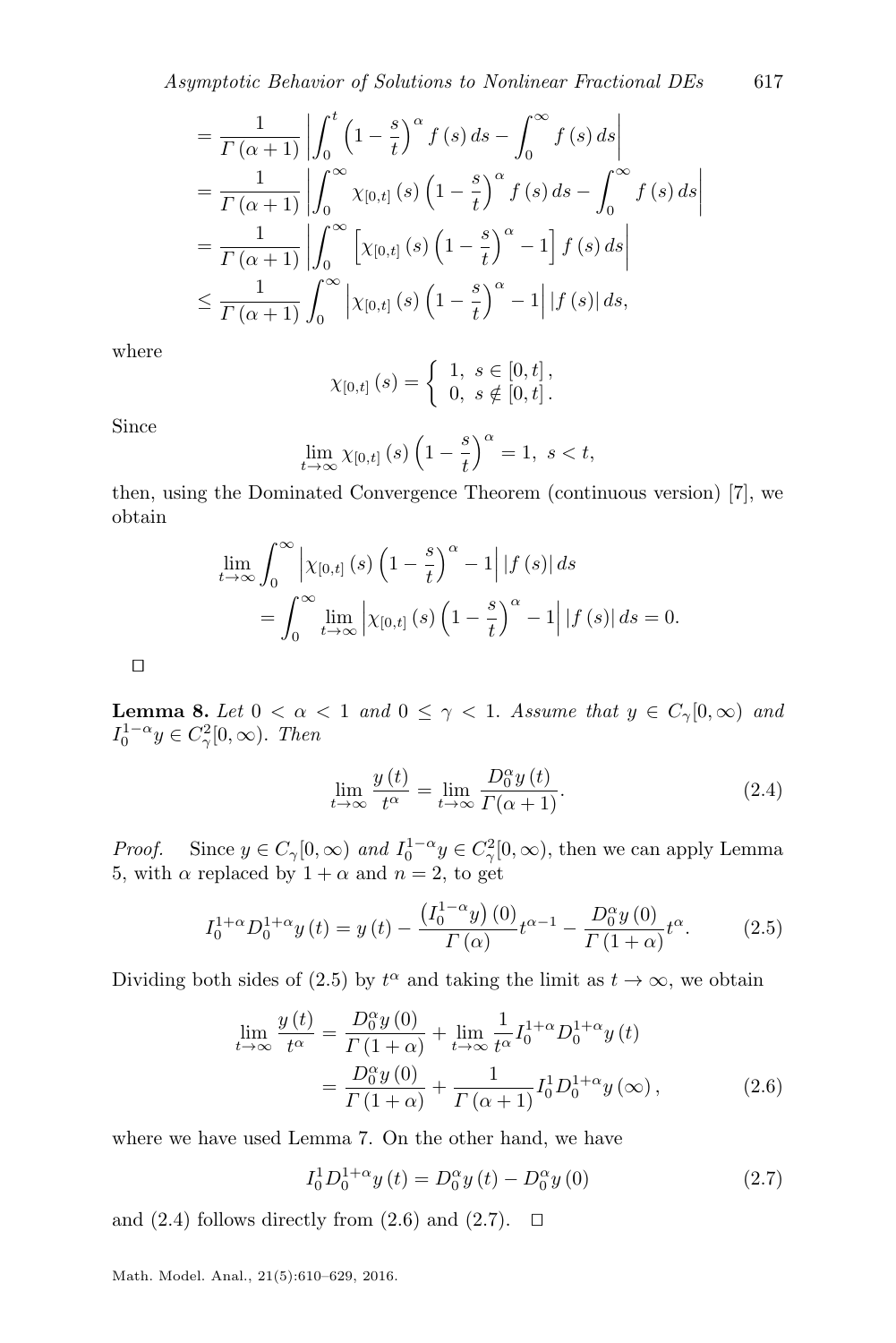#### <span id="page-8-0"></span>3 Inequalities

In this section we establish inequalities that involve special classes of functions. These inequalities will be used to obtain our main results. But first we cite here the Bihari inequality.

<span id="page-8-2"></span>**Theorem 1.** (  $[2]$ , Bihari inequality) Let u and f be nonnegative continuous functions defined on  $\mathbb{R}_+$   $(\mathbb{R}_+ = [0, \infty))$ . Let  $w(u)$  be a continuous nondecreasing function defined on  $\mathbb{R}_+$  and  $w(u) > 0$  on  $(0, \infty)$ . If

$$
u(t) \leq k + \int_0^t f(s) w(u(s)) ds,
$$

for  $t \in \mathbb{R}_+$ , where k is a nonnegative constant, then for  $0 \le t \le t_1$ ,

$$
u(t) \le G^{-1}\left(G(k) + \int_0^t f(s) \, ds\right),\,
$$

where

$$
G(r) = \int_{r_0}^{r} \frac{ds}{w(s)}, \ r > 0, \ r_0 > 0
$$

and  $G^{-1}$  is the inverse function of G and  $t_1 \in \mathbb{R}_+$  is chosen so that

$$
G(k) + \int_0^t f(s) \, ds \in Dom\left(G^{-1}\right),
$$

for  $0 \le t \le t_1$ .

<span id="page-8-4"></span>**Theorem 2.** ( [\[2\]](#page-18-11), Gronwall-Bellman inequality) Let u and f be continuous and nonnegative functions defined on  $\mathbb{R}_+$  and let  $c(t)$  be a continuous, positive and nondecreasing function defined on  $\mathbb{R}_+$ . Then for  $t \geq 0$ 

$$
u(t) \le c(t) + \int_0^t f(s) u(s) ds
$$

implies that

<span id="page-8-3"></span><span id="page-8-1"></span>
$$
u(t) \le c(t) \exp\left(\int_0^t f(s) \, ds\right).
$$

Now we define the following classes of functions:

$$
\Phi = \{ \varphi \in C (0, \infty) : \varphi \text{ is positive and nondecreasing on } (0, \infty),
$$
  
\n
$$
u\varphi(v) \le \varphi(uv), \ 0 < u \le 1 \},
$$
  
\n
$$
\Psi = \{ F : \mathbb{R}_+ \times \mathbb{R}_+ \to \mathbb{R}_+ \text{ such that } 0 \le F (t, u) - F (t, v) \le N (t) (u - v),
$$
\n(3.1)

$$
t > 0, u \ge v \ge 0, \text{ for some continuous function } N \text{ on } \mathbb{R}_+\}.
$$
 (3.2)

The class of functions  $\Phi$  defined above has been widely employed in the liter-ature, see for instance [\[8\]](#page-18-14). Two simple functions belonging to spaces  $\Phi$  and  $\Psi$ are

$$
\varphi(s) = \sum_{i=1}^{n} s^{\alpha_i}, \ \alpha_i \le 1, \ i = 1, 2, ..., n, \text{ and } F(t, u) = ue^t,
$$

respectively.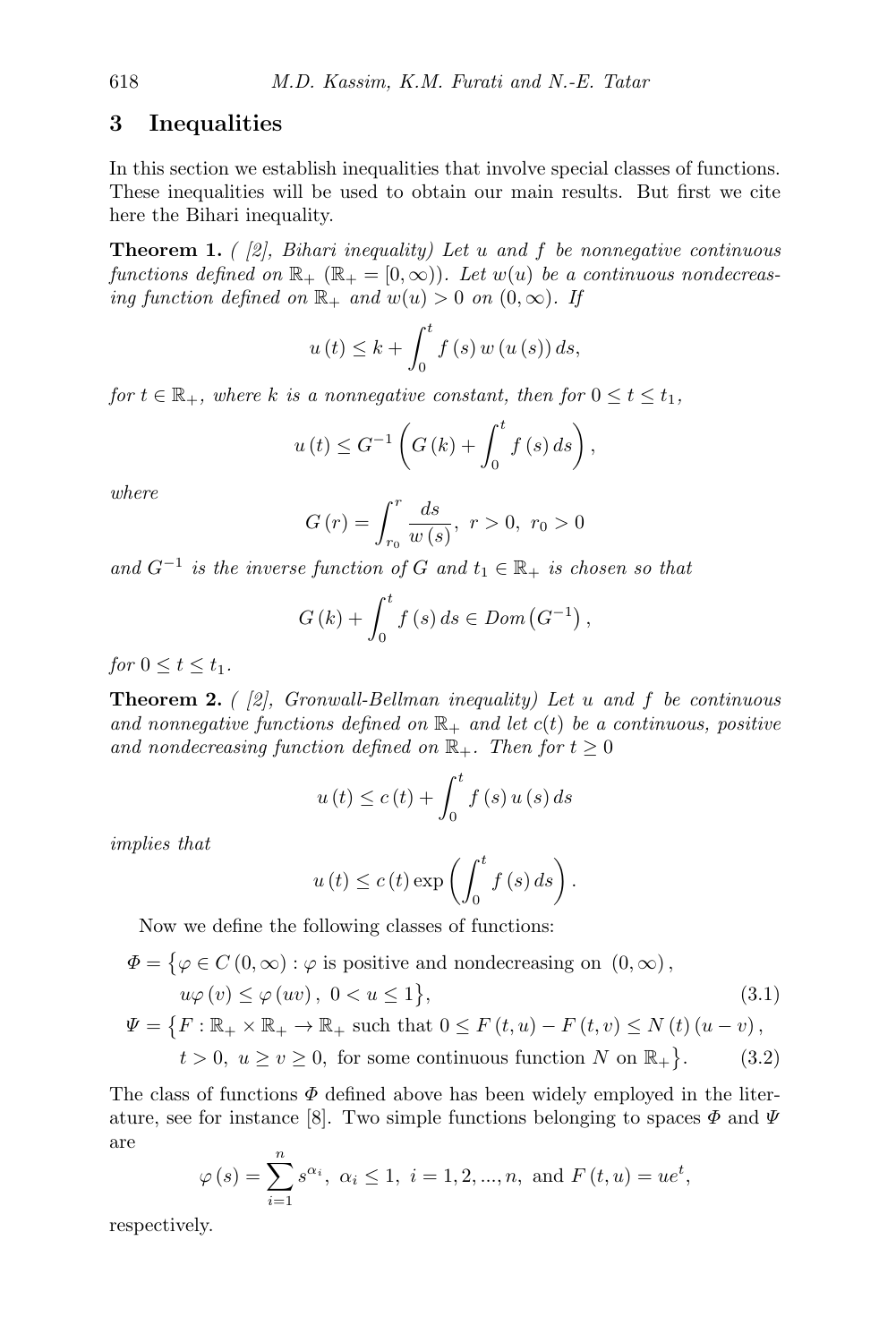Remark 2. If  $\varphi$  in the space  $\Phi$ , then  $\int_{x_0}^{\infty} ds/\varphi(s) = \infty$ ,  $x_0 > 0$ . (take  $u = 1/v$ , then  $\frac{1}{v}\varphi(v) \leq \varphi(1)$ ).

In what follows we give some properties and inequalities that involve these classes of functions. Clearly we have

**Lemma 9.** The spaces  $\Phi$  and  $\Psi$  are closed under addition and scalar multiplication.

<span id="page-9-4"></span>**Lemma 10.** Let  $z(t)$  be a positive solution of the integral equation

$$
z(t) = c_1 + c_2t + c_3t \int_0^t h(s)\varphi(z(s)) ds, \ c_i \in \mathbb{R}, \ i = 1, 2, 3, \quad t \ge 0,
$$
 (3.3)

where  $\varphi$  in the space  $\Phi$  defined in [\(3.1\)](#page-8-1) and  $h : \mathbb{R}_+ \to \mathbb{R}_+$  is a continuous function such that th $(t) \in L_1(1,\infty)$ . Then

<span id="page-9-1"></span><span id="page-9-0"></span>
$$
z(t) \leq \begin{cases} G^{-1}(K), & 0 \leq t < 1, \\ tG^{-1}(H), & t \geq 1, \end{cases}
$$
 (3.4)

where  $G^{-1}$  is the inverse function of  $G(x) = \int_{x_0}^x \frac{ds}{\varphi(s)}$ ,

$$
K = G(|c_1| + |c_2|) + |c_3| \int_0^1 h(s)ds, \quad H = G(A) + |c_3| \int_1^\infty sh(s)ds,
$$
  

$$
A = |c_1| + |c_2| + |c_3| \varphi (G^{-1} (K)) \int_0^1 h(s)ds.
$$

*Proof.* We begin by noting that from the definition of  $\Phi$  the functions G and  $G^{-1}$  are increasing, continuous and defined on  $(0, \infty)$  and  $(G(0^+), \infty)$ , respectively. For  $0 \le t < 1$  we have from  $(3.3)$ 

$$
z(t) \le |c_1| + |c_2| + |c_3| \int_0^t h(s) \varphi(z(s)) ds
$$

and the first inequality of [\(3.4\)](#page-9-1) follows directly from Bihari's inequality (The-orem [1\)](#page-8-2). For  $t \geq 1$  we have from [\(3.3\)](#page-9-0) the estimate

$$
\frac{z(t)}{t} \le |c_1| + |c_2| + |c_3| \int_0^t h(s)\varphi(z(s)) ds
$$
  
 
$$
\le |c_1| + |c_2| + |c_3| \int_0^1 h(s)\varphi(z(s)) ds + |c_3| \int_1^t h(s)\varphi(z(s)) ds. \quad (3.5)
$$

Therefore, from the first inequality of [\(3.4\)](#page-9-1) and [\(3.5\)](#page-9-2) we have

<span id="page-9-3"></span><span id="page-9-2"></span>
$$
\frac{z(t)}{t} \le A + |c_3| \int_1^t h(s)\varphi(z(s)) ds, t \ge 1.
$$
 (3.6)

From  $(3.1)$ , we can write  $(3.6)$  in the form

$$
\frac{z(t)}{t} \le A + |c_3| \int_1^t sh(s)\varphi\left(\frac{z(s)}{s}\right)ds, \ t \ge 1.
$$

<span id="page-9-5"></span>Now the second inequality of [\(3.4\)](#page-9-1) follows immediately from Bihari's inequality (Theorem [1\)](#page-8-2).  $\Box$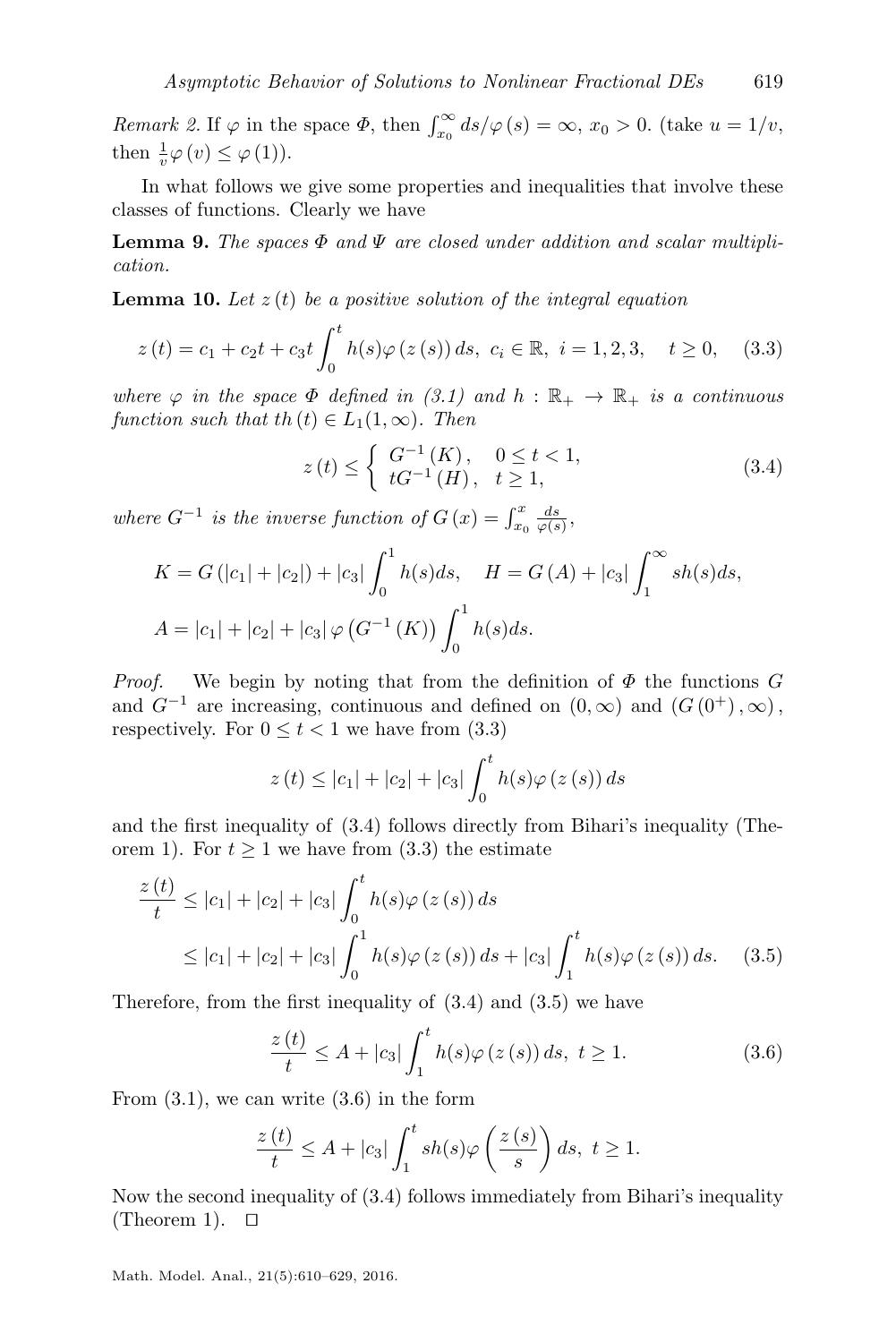Lemma 11. Let  $z(t)$  satisfy

$$
z(t) \le c_2 t + c_3 t \int_0^t \left[ F_1(s, c_1 + z(s)) + F_2(s, c_1 + z(s)) + h(s) \right] ds, \ t \ge 0, \ (3.7)
$$

where  $c_i > 0$ ,  $i = 1, 2, 3, h : \mathbb{R}_+ \to \mathbb{R}_+$  is a continuous function and  $F_i$ ,  $i = 1, 2,$ belong to the space  $\Psi$  defined in  $(3.2)$ . Then

<span id="page-10-0"></span>
$$
z(t) \leq tg(t), \quad t > 0,
$$

where

$$
g(t) = \left[c_2 + c_3 \int_0^t \left[F_1(s, c_1) + F_2(s, c_1) + h(s)\right] ds\right] \times \exp\left(c_3 \int_0^t s \left[N_1(s) + N_2(s)\right] ds\right)
$$

with  $N_1$  and  $N_2$  are the functions in the definition [\(3.2\)](#page-8-3), corresponding to  $F_1$ and  $F_2$  respectively.

Proof. From  $(3.7)$  we have

$$
\frac{z(t)}{t} \le c_2 + c_3 \int_0^t \left[ F_1(s, c_1 + z(s)) + F_2(s, c_1 + z(s)) + h(s) \right] ds
$$
  
\n
$$
= c_2 + c_3 \int_0^t \left[ F_1(s, c_1 + z(s)) - F_1(s, c_1) + F_1(s, c_1) + F_2(s, c_1 + z(s)) - F_2(s, c_1) + F_2(s, c_1) + h(s) \right] ds
$$
  
\n
$$
= c_2 + c_3 \int_0^t \left[ F_1(s, c_1) + F_2(s, c_1) + h(s) \right] ds
$$
  
\n
$$
+ c_3 \int_0^t \left[ F_1(s, c_1 + z(s)) - F_1(s, c_1) + F_2(s, c_1 + z(s)) - F_2(s, c_1) \right] ds, t > 0.
$$

By [\(3.2\)](#page-8-3) we obtain

<span id="page-10-1"></span>
$$
\frac{z(t)}{t} \le c_2 + c_3 \int_0^t \left[ F_1(s, c_1) + F_2(s, c_1) + h(s) \right] ds
$$

$$
+ c_3 \int_0^t \left[ N_1(s) + N_2(s) \right] z(s) ds, \quad t > 0. \tag{3.8}
$$

<span id="page-10-2"></span>Put

<span id="page-10-3"></span>
$$
g_1(t) = c_2 + c_3 \int_0^t \left[ F_1(s, c_1) + F_2(s, c_1) + h(s) \right] ds.
$$
 (3.9)

Then from [\(3\)](#page-10-1) and [\(3.9\)](#page-10-2) we obtain

$$
\frac{z(t)}{t} \le g_1(t) + c_3 \int_0^t s \left[ N_1(s) + N_2(s) \right] \frac{z(s)}{s} ds, \quad t > 0. \tag{3.10}
$$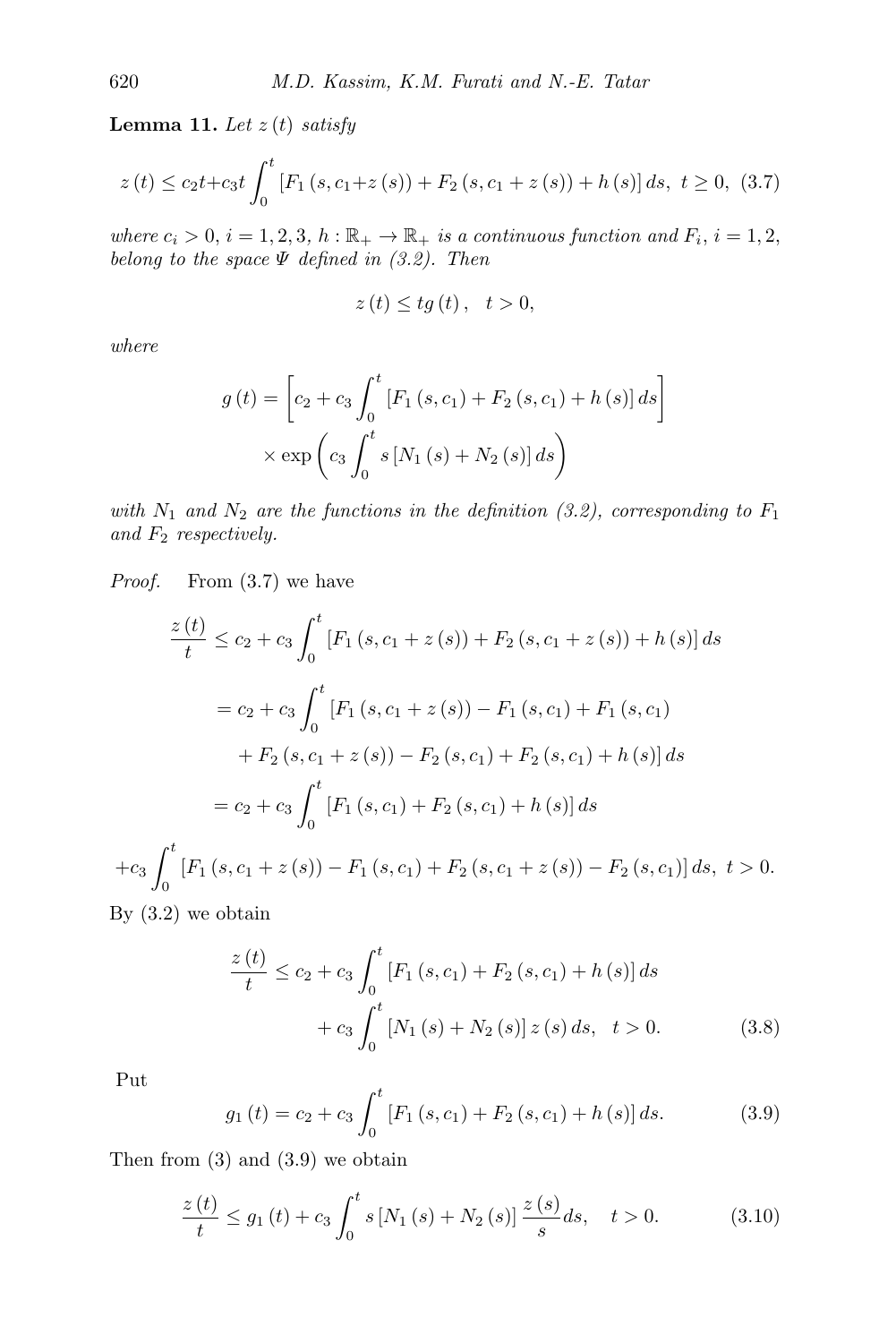Clearly  $g_1$  is a continuous, positive and nondecreasing function defined for all  $t \geq 0$ . Applying Theorem [2](#page-8-4) to [\(3.10\)](#page-10-3), we get

$$
\frac{z(t)}{t} \le g_1(t) \exp\left(c_3 \int_0^t s \left[N_1(s) + N_2(s)\right] ds\right), \quad t > 0.
$$

We designate by  $g_2(t)$  the expression

$$
g_2(t) = \exp\left(c_3 \int_0^t s [N_1(s) + N_2(s)] ds\right).
$$

Therefore

$$
z(t) \leq tg(t)
$$
,  $g(t) = g_1(t) g_2(t)$ ,  $t > 0$ .

 $\Box$ 

#### <span id="page-11-0"></span>4 Problems with a non-fractional source

In this section, we study the asymptotic behavior of solutions of [\(1.1\)](#page-0-0) when  $\beta = 0$  and  $0 < \alpha < 1$ :

<span id="page-11-5"></span><span id="page-11-2"></span><span id="page-11-1"></span>
$$
D_0^{1+\alpha} y(t) = f(t, y(t)), \quad 0 < \alpha \le 1, \ t > 0
$$
\n(4.1)

with initial conditions

$$
D_0^{\alpha} y(t) |_{t=0} = b_2 \text{ and } I_0^{1-\alpha} y(t) |_{t=0} = b_1, b_1, b_2 \in \mathbb{R}
$$
 (4.2)

in the space  $C_{1-\alpha}^{1+\alpha}[0,\infty)$  defined by

$$
C_{1-\alpha}^{1+\alpha}[0,\infty) = \{ y \in C_{1-\alpha}[0,\infty) : D_0^{1+\alpha} y \in C_{1-\alpha}[0,\infty) \}.
$$
 (4.3)

In the sequel, we suppose that the function  $f(t, y)$  satisfies the following conditions

- (A)  $f(t, y) : (0, \infty) \times \mathbb{R} \to \mathbb{R}$  such that  $f(., y(.)) \in C_{1-\alpha}[0, \infty)$  for any  $y \in$  $C_{1-\alpha}[0,\infty).$
- **(B)** There exist continuous functions  $h, \varphi : \mathbb{R}_+ \to \mathbb{R}_+$  such that

<span id="page-11-3"></span>
$$
|f(t, y(t))| \le h(t)\varphi(t^{1-\alpha} |y(t)|), \ t \ge 0,
$$
 (4.4)

where  $\varphi$  in the spase  $\Phi$  defined in [\(3.1\)](#page-8-1) and  $th (t) \in L_1(1, \infty)$ .

The next result provides useful estimates for solutions of Problem [\(4.1\)](#page-11-1)–  $(4.2).$  $(4.2).$ 

<span id="page-11-4"></span>**Lemma 12.** Assume that  $y \in C_{1-\alpha}[0,\infty)$  is a solution of  $(4.1)-(4.2)$  $(4.1)-(4.2)$  $(4.1)-(4.2)$  and f satisfies  $(A)$  and  $(B)$ . Then, for all  $t > 0$ , we have

$$
t^{1-\alpha}|y(t)|\leq z(t),
$$

where

$$
z(t) = \frac{|b_1|}{\Gamma(\alpha)} + \frac{|b_2|t}{\Gamma(\alpha+1)} + \frac{t}{\Gamma(\alpha+1)} \int_0^t h(s)\varphi(s^{1-\alpha}|y(s)|) ds, \ t > 0.
$$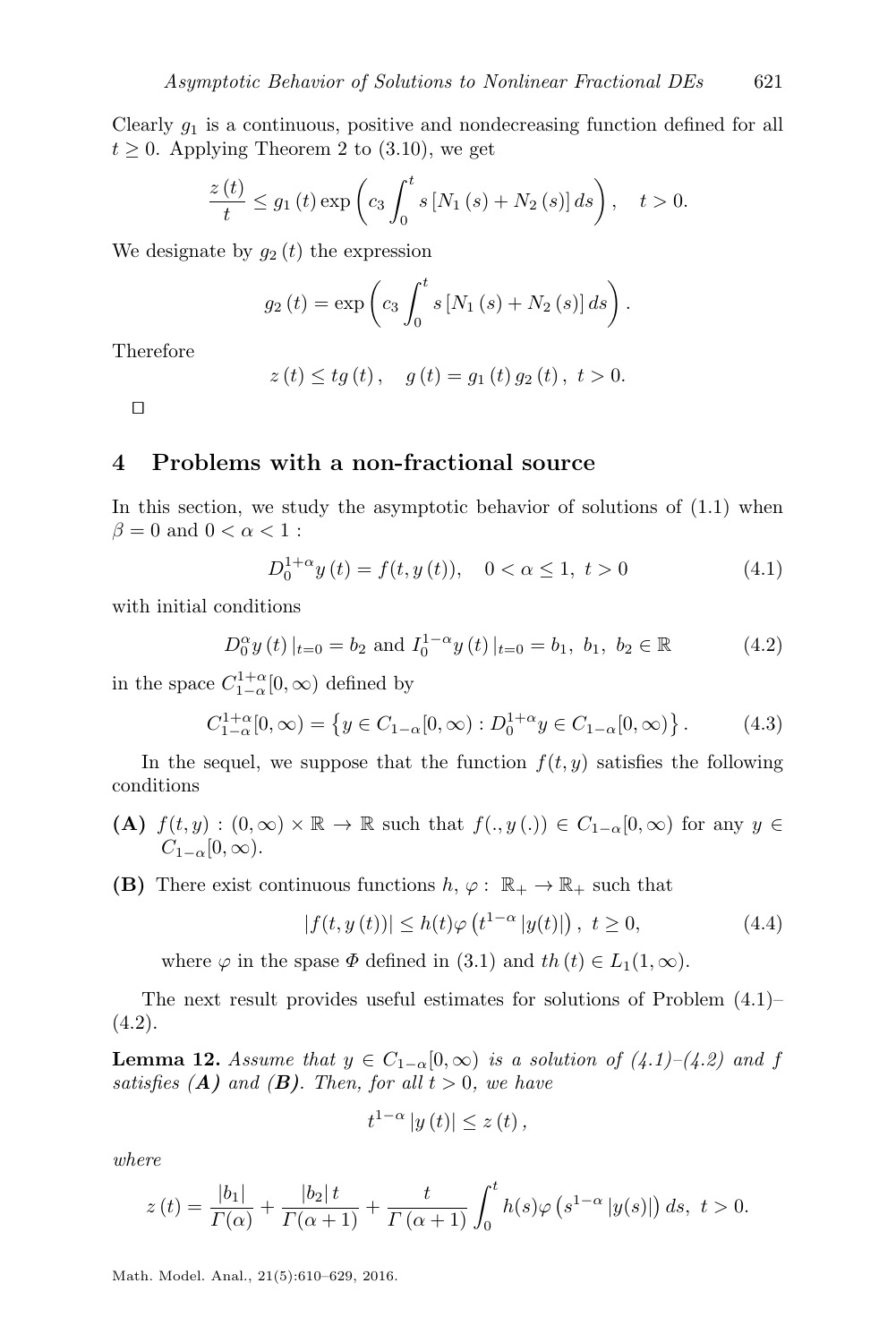*Proof.* Applying  $I_0^{1+\alpha}$  to [\(4.1\)](#page-11-1) we find

<span id="page-12-0"></span>
$$
I_0^{1+\alpha} D_0^{1+\alpha} y(t) = I_0^{1+\alpha} f(t, y(t)), t > 0.
$$

Since  $f \in C_{1-\alpha}[0,\infty)$ , [\(4.1\)](#page-11-1) implies that  $D_0^{1+\alpha}y = D^2I_0^{1-\alpha}y \in C_{1-\alpha}[0,\infty)$ , then by Lemma [3,](#page-5-3) we have  $I_0^{1-\alpha}y \in C_{1-\alpha}^2[0,\infty)$ . As the hypotheses of Lemma [5](#page-6-1) are fulfilled, we infer that

$$
y(t) = \frac{b_1}{\Gamma(\alpha)} t^{\alpha - 1} + \frac{b_2}{\Gamma(\alpha + 1)} t^{\alpha} + I_0^{1 + \alpha} f(t, y(t)), \quad t > 0,
$$
 (4.5)

<span id="page-12-1"></span>where  $b_1$  and  $b_2$  come from the initial conditions in [\(4.2\)](#page-11-2). In view of [\(4.5\)](#page-12-0) we deduce

$$
|y(t)| \le \frac{|b_1|}{\Gamma(\alpha)} t^{\alpha - 1} + \frac{|b_2|}{\Gamma(\alpha + 1)} t^{\alpha} + \frac{t^{\alpha}}{\Gamma(\alpha + 1)} \int_0^t |f(s, y(s))| ds, \quad t > 0. \tag{4.6}
$$

Multiplying both sides of [\(4.6\)](#page-12-1) by  $t^{1-\alpha}$  and using [\(4.4\)](#page-11-3), we obtain the result.  $\Box$ 

<span id="page-12-5"></span>**Theorem 3.** Let  $y \in C_{1-\alpha}[0,\infty)$  be a solution of problem  $(4.1)-(4.2)$  $(4.1)-(4.2)$  $(4.1)-(4.2)$  and f satisfies  $(A)$  and  $(B)$ . Then

<span id="page-12-3"></span><span id="page-12-2"></span>
$$
\lim_{t \to \infty} y(t)/t^{\alpha} = a \in \mathbb{R}.
$$

Proof. It follows from Lemmas [10](#page-9-4) and [12](#page-11-4) that

$$
|y(t)|/t^{\alpha} \le H_0 =: G^{-1}(H), \quad t \ge 1. \tag{4.7}
$$

By  $(4.4)$ , we see that

$$
\left| \int_0^t f(s, y(s)) ds \right| \leq \int_0^t |f(s, y(s))| ds \leq \int_0^t h(s) \varphi \left( s^{1-\alpha} |y(s)| \right) ds
$$
  

$$
\leq \int_0^1 h(s) \varphi \left( s^{1-\alpha} |y(s)| \right) ds + \int_1^t h(s) \varphi \left( s^{1-\alpha} |y(s)| \right) ds
$$
  

$$
\leq \int_0^1 h(s) \varphi \left( z(s) \right) ds + \int_1^t sh(s) \varphi \left( \frac{|y(s)|}{s^{\alpha}} \right) ds. \tag{4.8}
$$

Therefore from the first inequality of  $(3.4)$ ,  $(4.7)$  and  $(4.8)$  we obtain that

$$
\left| \int_0^t f(s, y(s)) ds \right| \leq \int_0^1 h(s) \varphi \left( G^{-1} \left( K \right) \right) ds + \int_1^t sh(s) \varphi \left( H_0 \right) ds
$$
  

$$
\leq \varphi \left( G^{-1} \left( K \right) \right) \int_0^1 h(s) ds + \varphi \left( H_0 \right) \int_1^t sh(s) ds < \infty.
$$

Thus the integral  $\int_0^t f(s, y(s)) ds$  is absolutely convergent and consequently

<span id="page-12-4"></span>
$$
\lim_{t \to \infty} \int_0^t f(s, y(s)) ds < \infty.
$$
\n(4.9)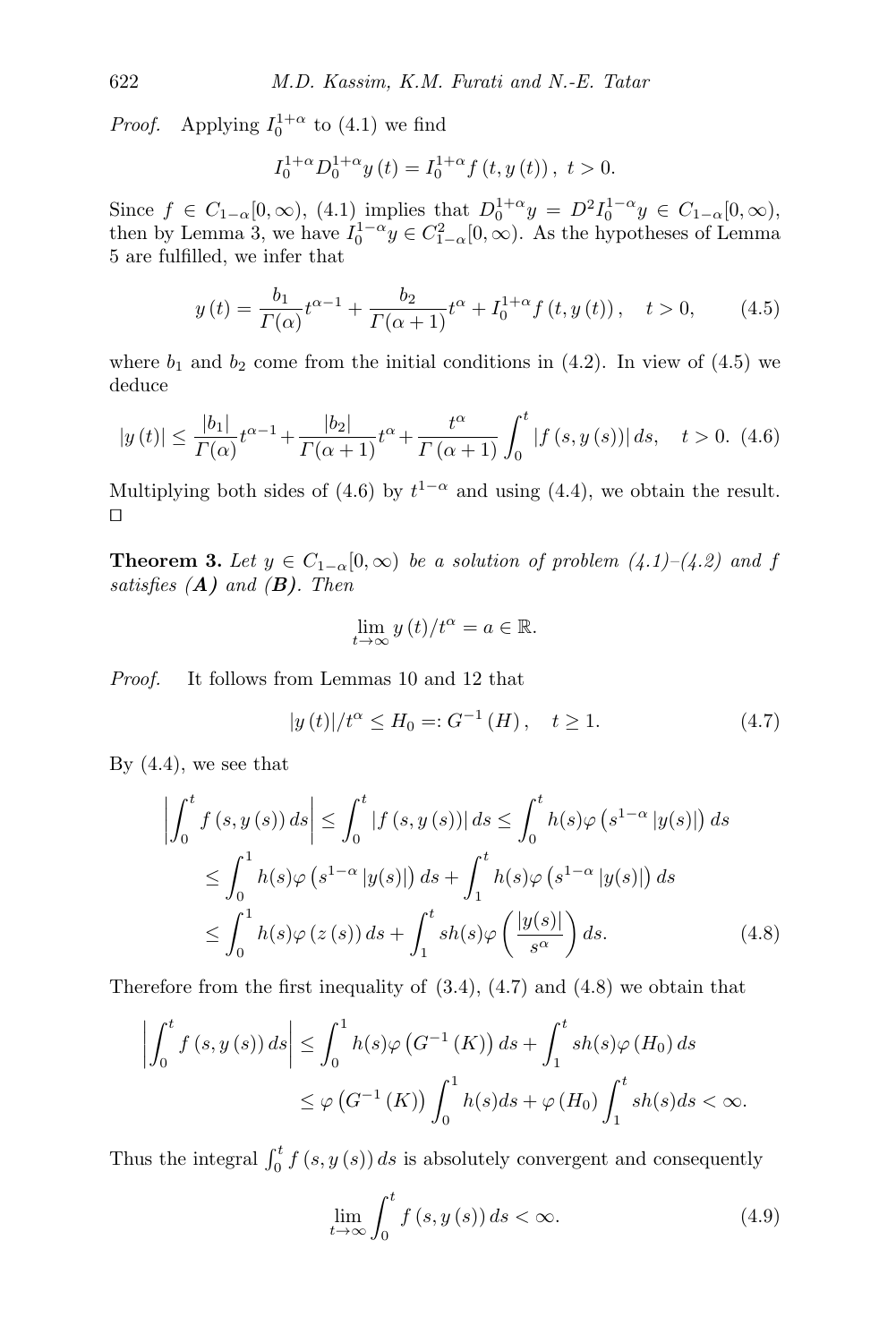Integrating both sides of [\(4.1\)](#page-11-1), we find

$$
D_0^{\alpha} y(t) = b_2 + \int_0^t f(s, y(s)) ds, \quad t > 0.
$$

In virtue of [\(4.9\)](#page-12-4) we deduce that there exists  $c \in \mathbb{R}$  such that

$$
\lim_{t \to \infty} D_0^{\alpha} y(t) = c.
$$

Further, by Lemma [8,](#page-7-4) we can write

$$
\lim_{t \to \infty} \frac{y(t)}{t^{\alpha}} = \lim_{t \to \infty} \frac{D_0^{\alpha} y(t)}{\Gamma(\alpha + 1)} = a
$$

and the proof is now complete.  $\square$ 

Example 1. Consider the equation

<span id="page-13-0"></span>
$$
D_0^{1+\alpha} y(t) = t^{\gamma} e^{-t} (y(t))^r, \quad t > 0,
$$
\n(4.10)

where  $0 < \alpha < 1$ ,  $0 < r < 1$ , and  $\gamma + 1 > (1 - \alpha)r$ . Then all solutions  $y \in C_{1-\alpha}[0,\infty)$  of  $(4.10)$  enjoy the property  $\lim_{t\to\infty} y(t)/t^{\alpha} = a$  for some real number a.

Proof. We can rewrite [\(4.10\)](#page-13-0) as follows

$$
D_0^{1+\alpha} y(t) = t^{\gamma + (\alpha - 1)r} e^{-t} (t^{1-\alpha} y(t))^r.
$$

Let  $h(t) = t^{\gamma + (\alpha - 1)r} e^{-t}$  and  $\varphi(t) = t^r$ . Then

$$
\int_{1}^{\infty} sh(s) ds < \int_{0}^{\infty} sh(s) ds = \int_{0}^{\infty} s^{\gamma + (\alpha - 1)r + 1} e^{-s} ds
$$
  
=  $\Gamma(\gamma + (\alpha - 1) r + 2) < \infty$ .

 $\varphi$  is positive, continuous and nondecreasing function such that

$$
u\varphi(v) = uv^{r} \le (uv)^{r} = \varphi(uv), \quad v > 0, u \le 1
$$

and

$$
\int_{r_0}^{\infty} \frac{ds}{\varphi(s)} = \int_{r_0}^{\infty} \frac{ds}{s^r} = \infty, \ r_0 > 0.
$$

Consequently,  $\varphi$  in the space  $\Phi$ . Clearly, all conditions of Theorem [3](#page-12-5) are satisfied and the result follows.  $\square$ 

Remark 3. When  $\alpha = 1$  in [\(4.1\)](#page-11-1), we have

$$
y''(t) = f(t, y(t)), \quad t > 0
$$

with initial conditions

$$
y'(0) = b_2
$$
 and  $y(0) = b_1$ 

in the space  $C^2[0,\infty)$ , space of twice continuously differentiable functions, and the function  $f(t, y)$  satisfies the following conditions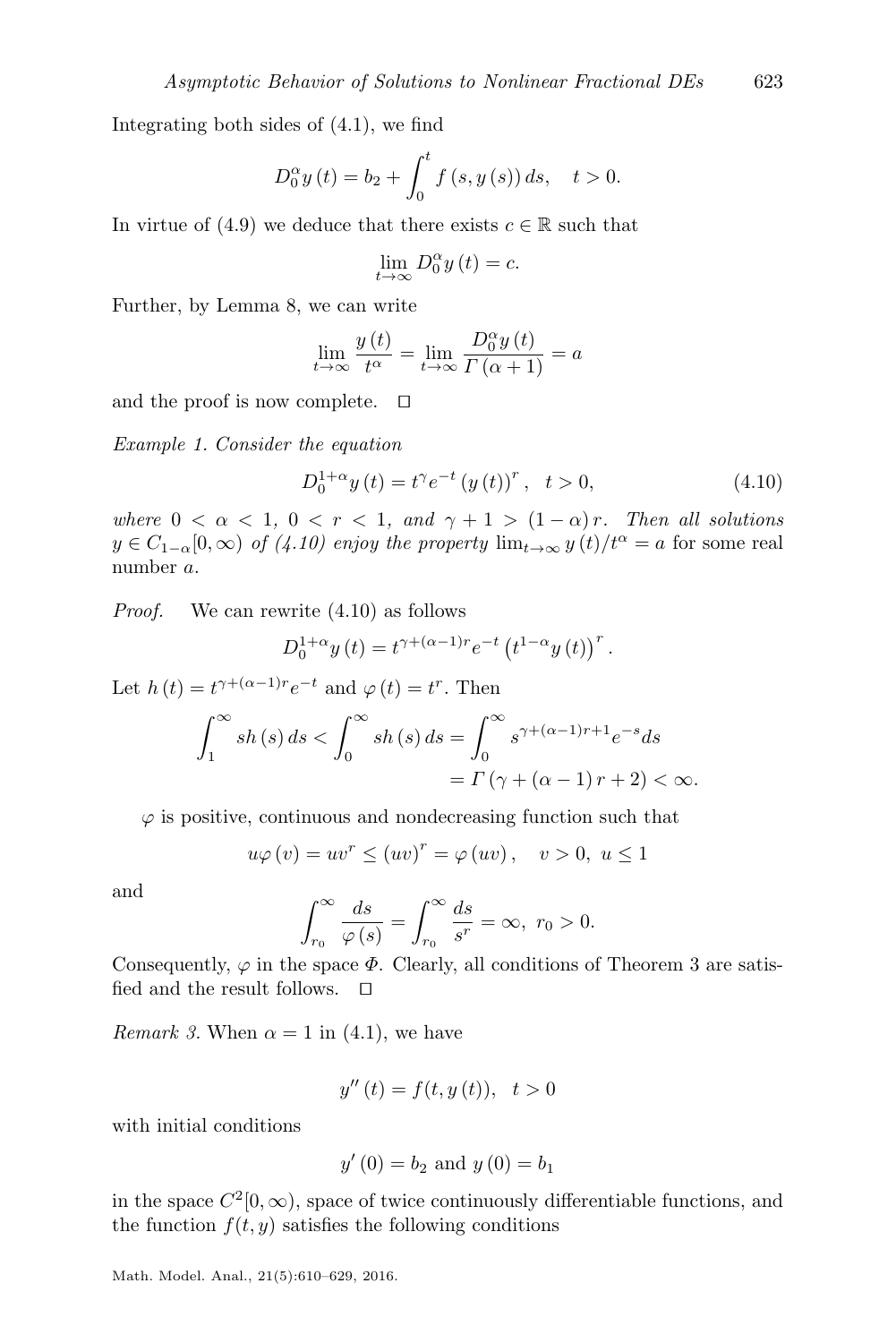- $(A^{\prime\prime})$   $f(t, y) : [0, \infty) \times \mathbb{R} \to \mathbb{R}$  such that  $f(., y(.) \in C[0, \infty)$  for any  $y \in C[0, \infty)$  $C[0,\infty)$ .
- $(B")$  There exist continuous functions  $h, \varphi : \mathbb{R}_+ \to \mathbb{R}_+$  such that

$$
|f(t, y(t))| \le h(t)\varphi(|y(t)|), \ t > 0.
$$

Note that in this case, these assumptions are analogous to those of Philos [\[26\]](#page-19-14). On the other hand the function  $f(t, y) = t^{-1.6} (y(t))^{1/2}$  satisfies the assumptions of Philos [\[26\]](#page-19-14) but not ours.

*Remark 4.* When  $b_1 = 0$  in Theorem [3,](#page-12-5) then the condition (**B**) is replaced by  $(\mathbf{B}')$  There exist continuous functions  $h, \varphi : \mathbb{R}_+ \to \mathbb{R}_+$  such that

$$
|f(t, y(t))| \le h(t)\varphi\left(\frac{|y(t)|}{t^{\alpha}}\right), \quad t > 0,
$$

where  $\varphi$  is positive and nondecreasing and h is such that

<span id="page-14-1"></span>
$$
\int_{1}^{\infty} h(s) \, ds < \infty.
$$

### <span id="page-14-0"></span>5 Equations with fractional source term

Now we consider [\(1.1\)](#page-0-0), with  $0 < \beta \leq \alpha < 1$ 

<span id="page-14-2"></span>
$$
D_0^{1+\alpha} y(t) = f(t, y(t), D_0^{\beta} y(t)), \quad t > 0
$$
\n(5.1)

with initial conditions

$$
D_0^{\alpha} y(t)|_{t=0} = b_2
$$
 and  $I_0^{1-\alpha} y(t)|_{t=0} = b_1, b_1, b_2 \in \mathbb{R}$  (5.2)

in the space  $C_{1-\alpha}^{1+\alpha}[0,\infty)$  defined in [\(4.3\)](#page-11-5). In the sequel, we suppose that the following conditions hold:

- (A1)  $f(t, u_1, u_2) : (0, \infty) \times \mathbb{R}^2 \to \mathbb{R}$  such that  $f(., u_1(.) , u_2(.) ) \in C_{1-\alpha}[0, \infty)$ for any  $u_1, u_2 \in C_{1-\alpha}[0, \infty)$ .
- (A2) There exist continuous functions  $h : \mathbb{R}_+ \to \mathbb{R}_+$ ,  $F_i : \mathbb{R}_+ \times \mathbb{R}_+ \to \mathbb{R}_+$ ,  $i =$ 1, 2, such that

<span id="page-14-4"></span>
$$
|f(t, u_1, u_2)| \le F_1(t, t^{1-\alpha} |u_1(t)|) + F_2(t, t^{1-(\alpha-\beta)} |u_2(t)|) + h(t), (5.3)
$$

where  $F_i$  in the space  $\Psi$  defined in [\(3.2\)](#page-8-3),  $i = 1, 2$ .

<span id="page-14-3"></span>The next result provides useful estimates for solutions of problem [\(5.1\)](#page-14-1)–  $(5.2).$  $(5.2).$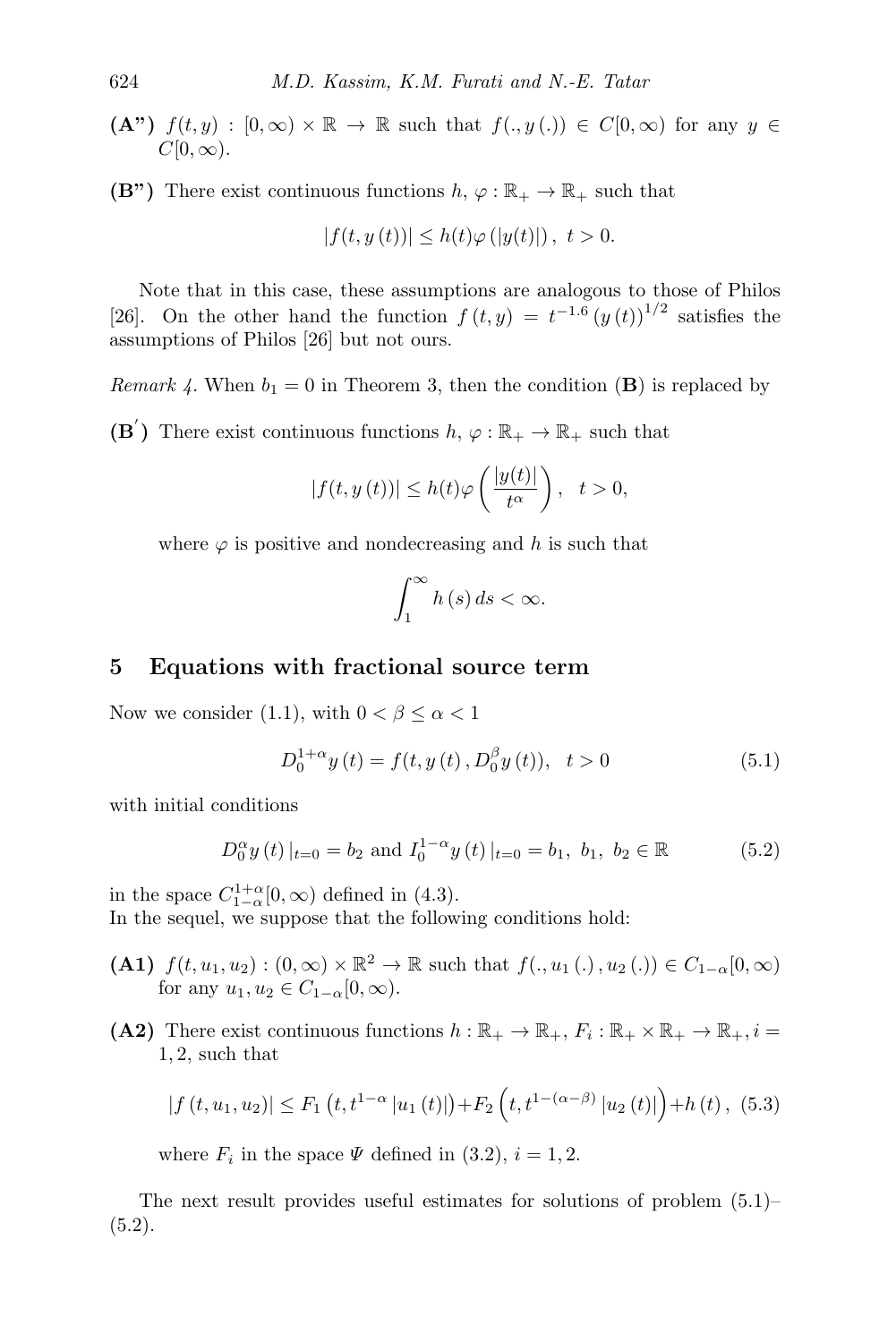**Lemma 13.** Assume that  $y \in C_{1-\alpha}^{1+\alpha}[0,\infty)$  is a solution of [\(5.1\)](#page-14-1)–[\(5.2\)](#page-14-2). Then, for all  $t > 0$ , we have

$$
t^{1-(\alpha-\beta)}\left|D_0^{\beta}y(t)\right| \leq \frac{|b_1|}{\Gamma(\alpha-\beta)} + \frac{t}{\Gamma(1+\alpha-\beta)}\left(|b_2| + I_0^1\left|f(t,y(t), D_0^{\beta}y(t))\right|\right).
$$

Proof. Note that  $D_0^{1+\alpha} y=D^2 I_0^{1-\alpha} y \in C_{1-\alpha}[0,\infty)$  implies  $I_0^{1-\alpha} y \in C_{1-\alpha}^2[0,\infty)$ , see Lemma [3.](#page-5-3) Since  $0 \le \beta \le \alpha < 1$ , by Lemma [6,](#page-6-3) we see that

$$
D_0^{\beta} y(t) = \frac{I_0^{1-\alpha} y(0)}{\Gamma(\alpha - \beta)} t^{\alpha - \beta - 1} + I_0^{\alpha - \beta} D_0^{\alpha} y(t), \quad t > 0.
$$
 (5.4)

Integrating both sides of [\(5.1\)](#page-14-1), we find

<span id="page-15-1"></span><span id="page-15-0"></span>
$$
D_0^{\alpha} y(t) = b_2 + I_0^1 f(t, y(t), D_0^{\beta} y(t)), \quad t > 0.
$$
 (5.5)

Let us insert the expression  $(5.5)$  into  $(5.4)$ , use Property [1,](#page-5-1) we have

$$
D_0^{\beta} y(t) = \frac{b_1}{\Gamma(\alpha - \beta)} t^{\alpha - \beta - 1} + I_0^{\alpha - \beta} \left( b_2 + I_0^1 f(s, y(s), D_0^{\beta} y(s)) \right)(t)
$$
  
= 
$$
\frac{b_1}{\Gamma(\alpha - \beta)} t^{\alpha - \beta - 1} + \frac{b_2}{\Gamma(1 + \alpha - \beta)} t^{\alpha - \beta} + I_0^{\alpha - \beta} I_0^1 f(t, y(t), D_0^{\beta} y(t)), t > 0.
$$

We deduce the bound

$$
\left|D_0^{\beta}y(t)\right| \leq \frac{|b_1| t^{\alpha-\beta-1}}{\Gamma(\alpha-\beta)} + \frac{|b_2| t^{\alpha-\beta}}{\Gamma(1+\alpha-\beta)} + \frac{t^{\alpha-\beta}}{\Gamma(1+\alpha-\beta)} I_0^1 \left|f\left(t, y(t), D_0^{\beta}y(t)\right)\right|.
$$

Multiplying both sides of this inequality by  $t^{1-(\alpha-\beta)}$  and the result follows.  $\Box$ 

<span id="page-15-4"></span>**Lemma 14.** Assume that  $y \in C_{1-\alpha}[0,\infty)$  is a solution of [\(5.1\)](#page-14-1)–[\(5.2\)](#page-14-2), f satisfies  $(A1)$ ,  $(A2)$  with

<span id="page-15-5"></span>
$$
\int_0^\infty F_i\left(s, \frac{|b_1|}{\Gamma(\alpha)}\right) ds < \infty, \quad \int_0^\infty s N_i\left(s\right) ds < \infty, \quad i = 1, 2 \tag{5.6}
$$

and  $h \in L_1(0,\infty)$  where  $N_i$ ,  $i = 1,2$ , are as in [\(3.2\)](#page-8-3). Then

<span id="page-15-3"></span>
$$
\lim_{t \to \infty} \int_0^t f\left(s, y\left(s\right), D_0^{\beta} y\left(s\right)\right) ds < \infty.
$$

*Proof.* Let, for  $t \geq 0$ 

$$
z(t) = \frac{t}{\Gamma(1+\alpha-\beta)} \left( |b_2| + \int_0^t \left[ F_1(s, s^{1-\alpha} | y(s) | ) + F_2\left(s, s^{1-(\alpha-\beta)} | D_0^{\beta} y(s) | \right) + h(s) \right] \right) ds.
$$
 (5.7)

Then from Lemma [13](#page-14-3) and the assumption [\(5.3\)](#page-14-4) we get

<span id="page-15-2"></span>
$$
t^{1-(\alpha-\beta)}\left|D_0^{\beta}y(t)\right| \le \frac{|b_1|}{\Gamma(\alpha-\beta)} + z(t), \quad t > 0.
$$
 (5.8)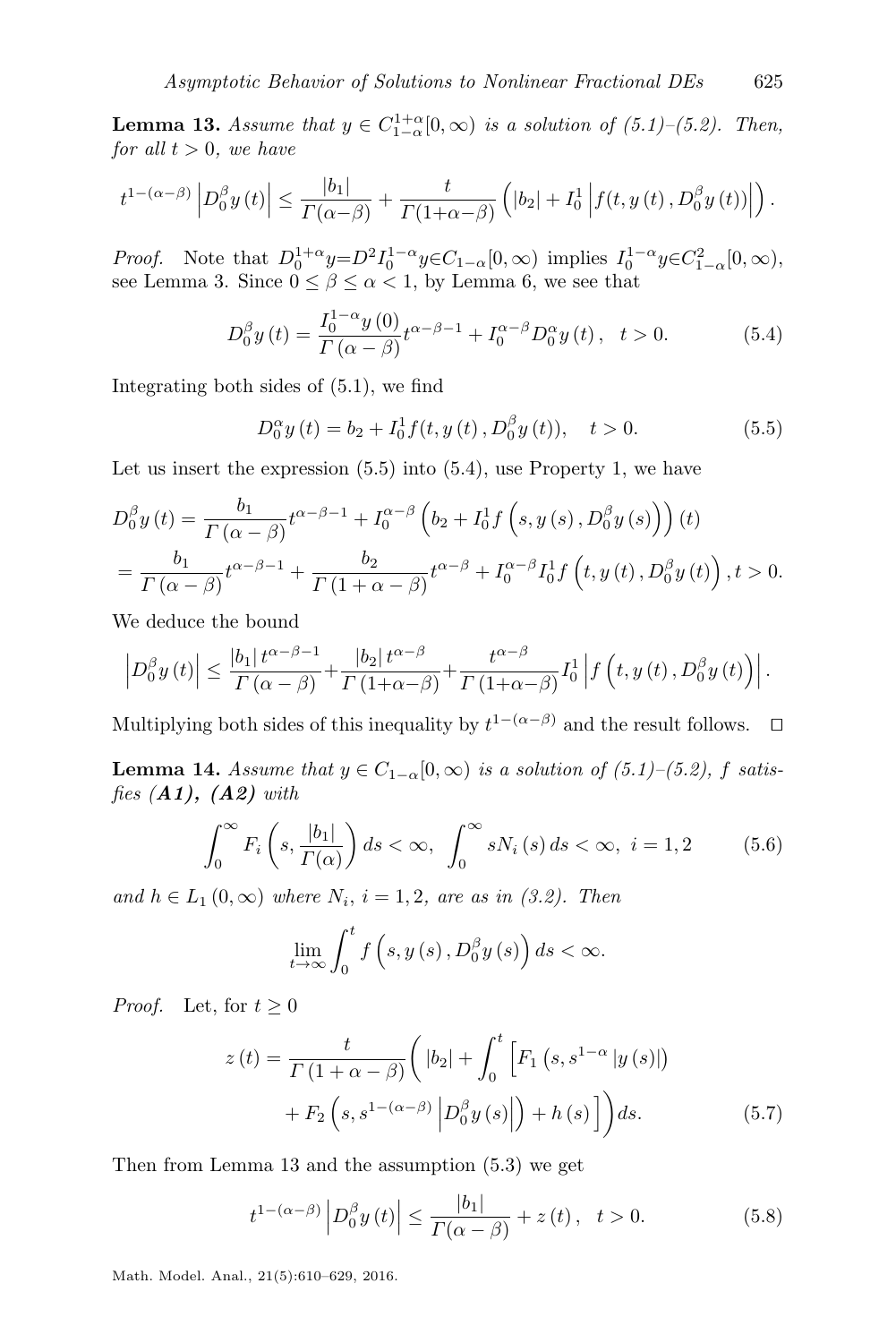From [\(5.8\)](#page-15-2) and [\(3.2\)](#page-8-3), with  $\beta = 0$ , we have

<span id="page-16-1"></span><span id="page-16-0"></span>
$$
F_1(t, t^{1-\alpha} |y(t)|) \le F_1(t, |b_1| / \Gamma(\alpha) + z(t)), \quad t > 0
$$
 (5.9)

and for  $t > 0$ 

$$
F_2\left(t, t^{1-(\alpha-\beta)} \left| D_0^{\beta} y(t) \right| \right) \le F_2\left(t, \frac{|b_1|}{\Gamma(\alpha-\beta)} + z(t) \right) \le F_2\left(t, \frac{|b_1|}{\Gamma(\alpha)} + z(t) \right). \tag{5.10}
$$

Taking into account  $(5.7)$ ,  $(5.9)$  and  $(5.10)$  we are lead to

$$
z(t) \leq \frac{t}{\Gamma(1+\alpha-\beta)} \bigg( |b_2| + \int_0^t \Big[ F_1(s, |b_1|/\Gamma(\alpha) + z(s)) + F_2(s, |b_1|/\Gamma(\alpha) + z(s)) + h(s) \Big] ds \bigg).
$$

Therefore, by Lemma [11,](#page-9-5) we have

<span id="page-16-2"></span>
$$
z(t) \le Ct, \quad t > 0,\tag{5.11}
$$

where

$$
C = \frac{1}{\Gamma(1+\alpha-\beta)} \left( |b_2| + \int_0^\infty \left[ F_1\left(s, \frac{|b_1|}{\Gamma(\alpha)}\right) + F_2\left(s, \frac{|b_1|}{\Gamma(\alpha)}\right) + h(s) \right] ds \right)
$$

$$
\times \exp\left(\frac{1}{\Gamma(1+\alpha-\beta)} \int_0^\infty s \left[ N_1(s) + N_2(s) \right] ds \right) < \infty.
$$

It follows from  $(5.8)$  and  $(5.11)$  that

<span id="page-16-4"></span><span id="page-16-3"></span>
$$
t^{1-(\alpha-\beta)}\left|D_0^{\beta}y(t)\right| \le \frac{|b_1|}{\Gamma(\alpha-\beta)} + Ct, \quad t > 0. \tag{5.12}
$$

On the other hand, again by our assumption [\(5.3\)](#page-14-4) we see that

$$
\left| \int_0^t f\left(s, y\left(s\right), D_0^\beta y\left(s\right)\right) ds \right| \leq \int_0^t \left| f\left(s, y\left(s\right), D_0^\beta y\left(s\right)\right) \right| ds
$$
  

$$
\leq \int_0^t \left[ F_1\left(s, s^{1-\alpha} \left| y\left(s\right) \right| \right) + F_2\left(s^{1-(\alpha-\beta)} \left| D_0^\beta y\left(s\right) \right| \right) + h\left(s\right) \right] ds. \quad (5.13)
$$

Therefore from [\(5.12\)](#page-16-3) and [\(5.13\)](#page-16-4) we deduce that

$$
\left| \int_{0}^{t} f(s, y(s), D_{0}^{\beta} y(s)) ds \right| \leq \int_{0}^{t} [F_{1}(s, |b_{1}|/T(\alpha) + Cs) + F_{2}(s, |b_{1}|/T(\alpha) + Cs) + h(s)] ds
$$
  

$$
= \int_{0}^{t} [F_{1}(s, |b_{1}|/T(\alpha) + Cs) - F_{1}(s, |b_{1}|/T(\alpha)) + F_{1}(s, |b_{1}|/T(\alpha)) + F_{2}(s, \frac{|b_{1}|}{T(\alpha)} + Cs) - F_{2}(s, \frac{|b_{1}|}{T(\alpha)}) + F_{2}(s, \frac{|b_{1}|}{T(\alpha)}) + h(s) ds, t > 0.
$$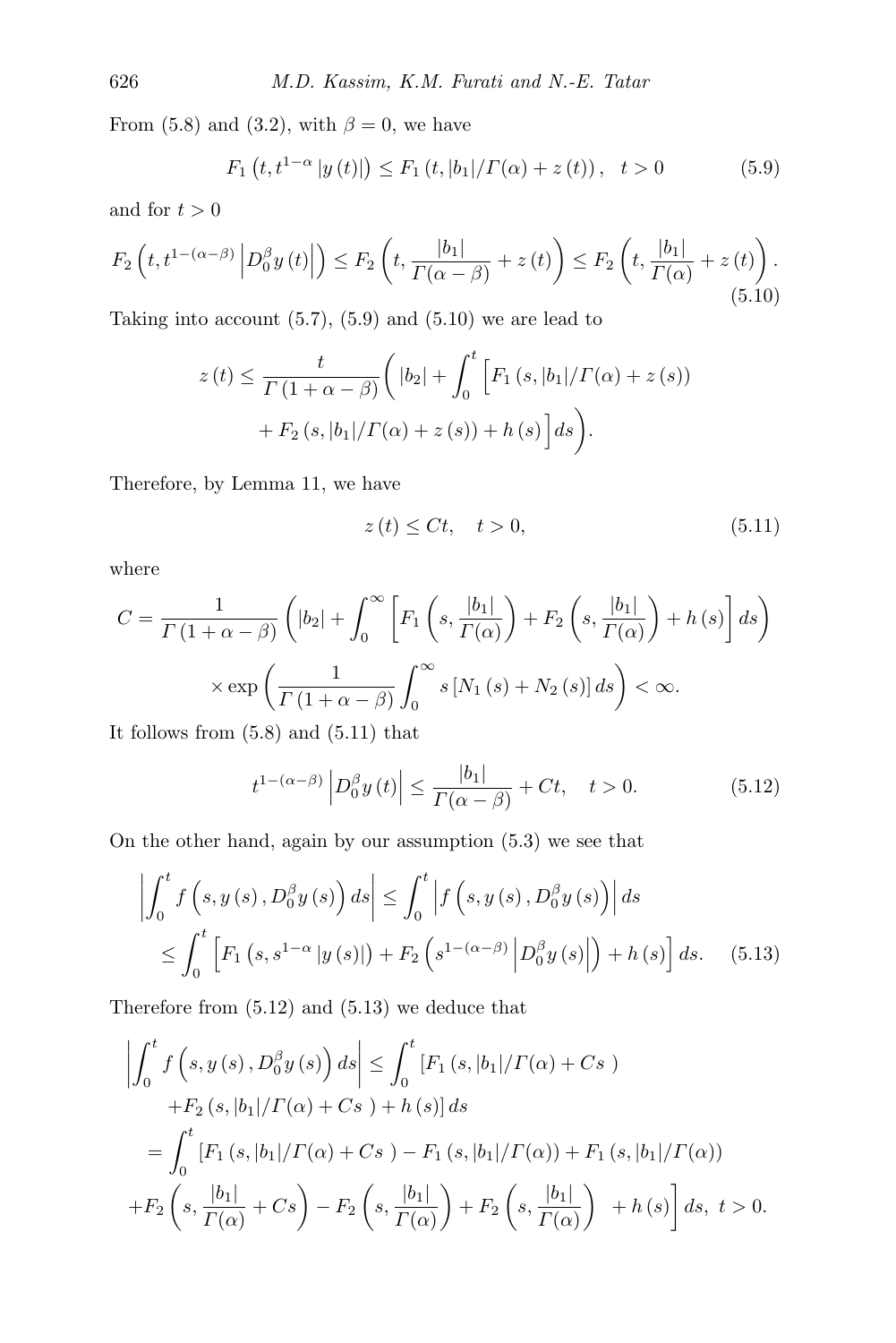As the functions  $F_i$ ,  $i = 1, 2$ , satisfy  $(3.2)$ , we can write

$$
\left| \int_0^t f(s, y(s), D_0^{\beta} y(s)) ds \right| \le C \int_0^t s [N_1(s) + N_2(s)] ds + \int_0^t [F_1(s, |b_1| / \Gamma(\alpha)) + F_2(s, |b_1| / \Gamma(\alpha)) + h(s)] ds.
$$

That is

$$
\left| \int_0^t f\left(s, y\left(s\right), D_0^\beta y\left(s\right)\right) ds \right| < \infty, \quad t \ge 0.
$$

The integral  $\int_0^t f(s, y(s), D_0^{\beta} y(s)) ds$  is therefore absolutely convergent and the result follows.

<span id="page-17-1"></span>**Theorem 4.** Under the same hypotheses as in Lemma [14](#page-15-4) any solution  $y \in$  $C_{1-\alpha}[0,\infty)$  of problem [\(5.1\)](#page-14-1)–[\(5.2\)](#page-14-2) has the following property

$$
\lim_{t \to \infty} \frac{y(t)}{t^{\alpha}} = a, \ a \in \mathbb{R}.
$$

*Proof.* It is clear, by virtue of [\(5.5\)](#page-15-0) and Lemma [14,](#page-15-4) that there exists  $b \in \mathbb{R}$ such that

$$
\lim_{t \to \infty} D_0^{\alpha} y(t) = b.
$$

Noting that Lemma [8](#page-7-4) remains true for the new problem, we conclude that

$$
\lim_{t \to \infty} \frac{y(t)}{t^{\alpha}} = \lim_{t \to \infty} \frac{D_0^{\alpha} y(t)}{\Gamma(1+\alpha)} = a
$$

for some  $a \in \mathbb{R}$ .  $\Box$ 

*Remark 5.* If  $b_1 = 0$  in Theorem [4,](#page-17-1) then we replace [\(5.3\)](#page-14-4) and [\(5.6\)](#page-15-5) by

$$
|f(t, u, v)| \le F_1\left(t, \frac{|u|}{t^{\alpha}}\right) + F_2\left(t, \frac{|v|}{t^{\alpha - \beta}}\right), \quad \int_0^{\infty} N_i(s) ds < \infty,
$$

respectively.

#### Acknowledgements

The authors would like to acknowledge the support provided by King Fahd University of Petroleum and Minerals (KFUPM) through project number IN151035.

#### References

<span id="page-17-0"></span>[1] R.P. Agarwal, S. Djebali, T. Moussaoui and O.G. Mustafa. On the asymptotic integration of nonlinear differential equations. Journal of Computational and Applied Mathematics, 202(2):352–376, 2007. [http://dx.doi.org/10.1016/j.cam.2005.11.038.](http://dx.doi.org/10.1016/j.cam.2005.11.038)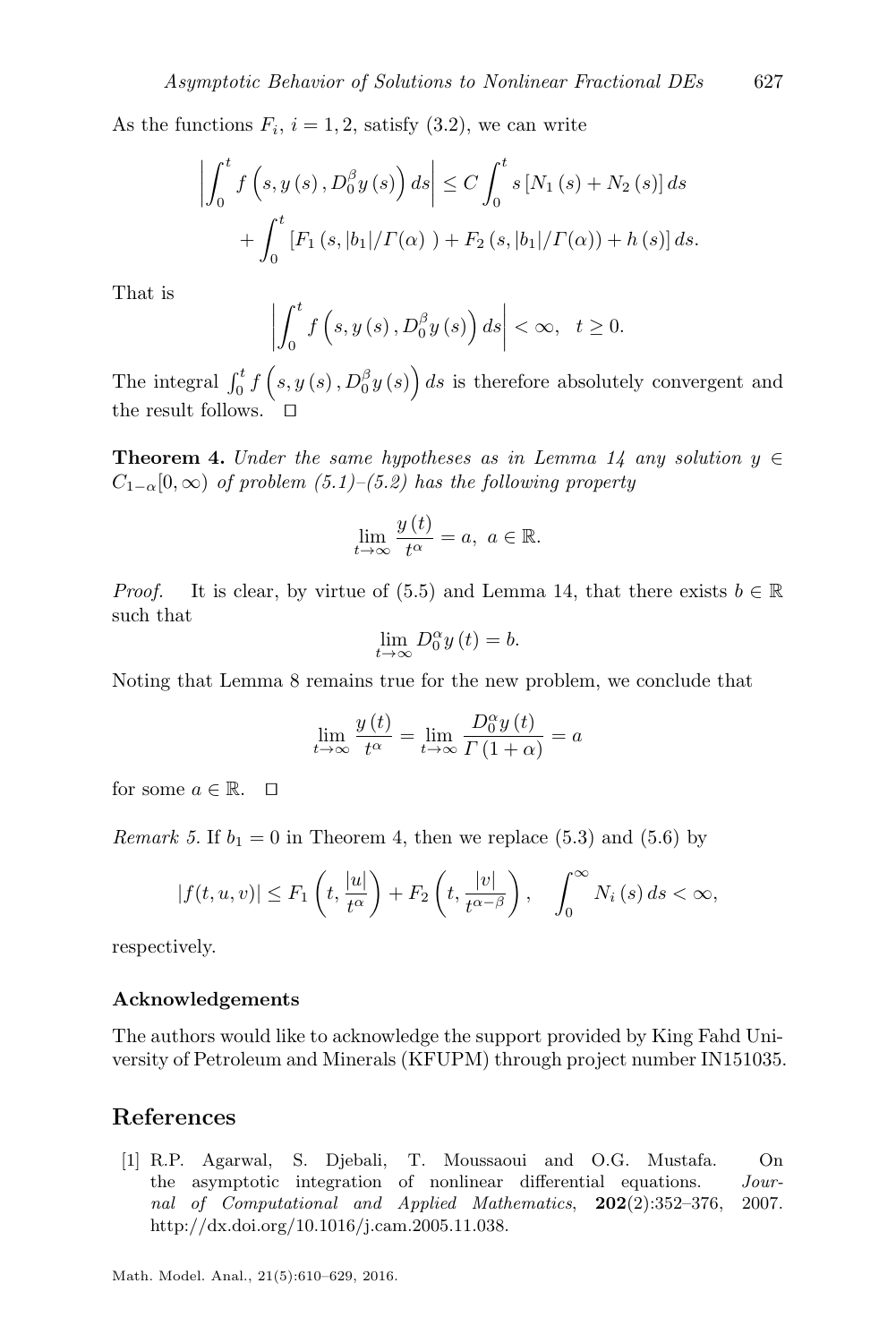- <span id="page-18-11"></span>[2] W.F. Ames and B.G. Pachpatte. Inequalities for differential and integral equations, volume 197. Academic press, 1997.
- <span id="page-18-9"></span>[3] D. Băleanu, R.P. Agarwal, O.G. Mustafa and M. Coşulschi. Asymptotic integration of some nonlinear differential equations with fractional time derivative. Journal of Physics A: Mathematical and Theoretical, 44(5):055203, 2011. [http://dx.doi.org/10.1088/1751-8113/44/5/055203.](http://dx.doi.org/10.1088/1751-8113/44/5/055203)
- <span id="page-18-7"></span>[4] D. Băleanu, O.G. Mustafa and R.P. Agarwal. Asymptotically linear solutions for some linear fractional differential equations. In Abstract and Applied Analysis, volume 2010. Hindawi Publishing Corporation, 2010. [http://dx.doi.org/10.1155/2010/865139.](http://dx.doi.org/10.1155/2010/865139)
- <span id="page-18-6"></span>[5] D. Băleanu, O.G. Mustafa and R.P. Agarwal. On the solution set for a class of sequential fractional differential equations. Journal of Physics A: Mathematical and Theoretical, 43(38):385209, 2010. [http://dx.doi.org/10.1088/1751-](http://dx.doi.org/10.1088/1751-8113/43/38/385209) [8113/43/38/385209.](http://dx.doi.org/10.1088/1751-8113/43/38/385209)
- <span id="page-18-8"></span>[6] D. Băleanu, O.G. Mustafa and R.P. Agarwal. Asymptotic integration of  $(1+\alpha)$ order fractional differential equations. Computers  $\mathcal C$  Mathematics with Applications, 62(3):1492–1500, 2011. [http://dx.doi.org/10.1016/j.camwa.2011.03.021.](http://dx.doi.org/10.1016/j.camwa.2011.03.021)
- <span id="page-18-13"></span>[7] G. De Barra. Measure theory and integration. Elsevier, 2003. [http://dx.doi.org/10.1533/9780857099525.](http://dx.doi.org/10.1533/9780857099525)
- <span id="page-18-14"></span>[8] I. Bihari. Researches of the boundedness and stability of the solutions of nonlinear differential equations. Acta Mathematica Hungarica, 8(3-4):261–278, 1957. [http://dx.doi.org/10.1007/BF02020315.](http://dx.doi.org/10.1007/BF02020315)
- <span id="page-18-10"></span>[9] Eva Brestovanska and Milan Medved. Asymptotic behavior of solutions to second-order differential equations with fractional derivative perturbations. Electronic Journal of Differential Equations, 2014(201):1–10, 2014.
- <span id="page-18-1"></span>[10] D.S. Cohen. The asymptotic behavior of a class of nonlinear differential equations. Proceedings of the American Mathematical Society, pp. 607–609, 1967. [http://dx.doi.org/10.1090/s0002-9939-1967-0212289-3.](http://dx.doi.org/10.1090/s0002-9939-1967-0212289-3)
- <span id="page-18-5"></span>[11] A. Constantin. On the asymptotic behavior of second order nonlinear differential equations. Rendiconti di Matematica e delle sue Applicazioni, 13(7):627–634, 1993.
- <span id="page-18-2"></span>[12] A. Constantin. On the existence of positive solutions of second order differential equations. Annali di Matematica Pura ed Applicata, 184(2):131–138, 2005. [http://dx.doi.org/10.1007/s10231-004-0100-1.](http://dx.doi.org/10.1007/s10231-004-0100-1)
- <span id="page-18-4"></span>[13] F.M. Dannan. Integral inequalities of Gronwall-Bellman-Bihari type and asymptotic behavior of certain second order nonlinear differential equations. Journal of mathematical analysis and applications, 108(1):151–164, 1985. [http://dx.doi.org/10.1016/0022-247X\(85\)90014-9.](http://dx.doi.org/10.1016/0022-247X(85)90014-9)
- <span id="page-18-0"></span>[14] A.A. Kilbas, H.M. Srivastava and J.J. Trujillo. Theory and applications of fractional differential equations, volume 204. Elsevier Science Limited, 2006. [http://dx.doi.org/10.1016/S0304-0208\(06\)80001-0.](http://dx.doi.org/10.1016/S0304-0208(06)80001-0)
- <span id="page-18-12"></span>[15] C. Kou, J. Liu and Y. Ye. Existence and uniqueness of solutions for the Cauchytype problems of fractional differential equations. Discrete Dynamics in Nature and Society, 2010, 2010.
- <span id="page-18-3"></span>[16] T. Kusano and W.F. Trench. Existence of global solutions with prescribed asymptotic behavior for nonlinear ordinary differential equations. Annali di matematica pura ed applicata, 142(1):381–392, 1985. [http://dx.doi.org/10.1007/BF01766602.](http://dx.doi.org/10.1007/BF01766602)